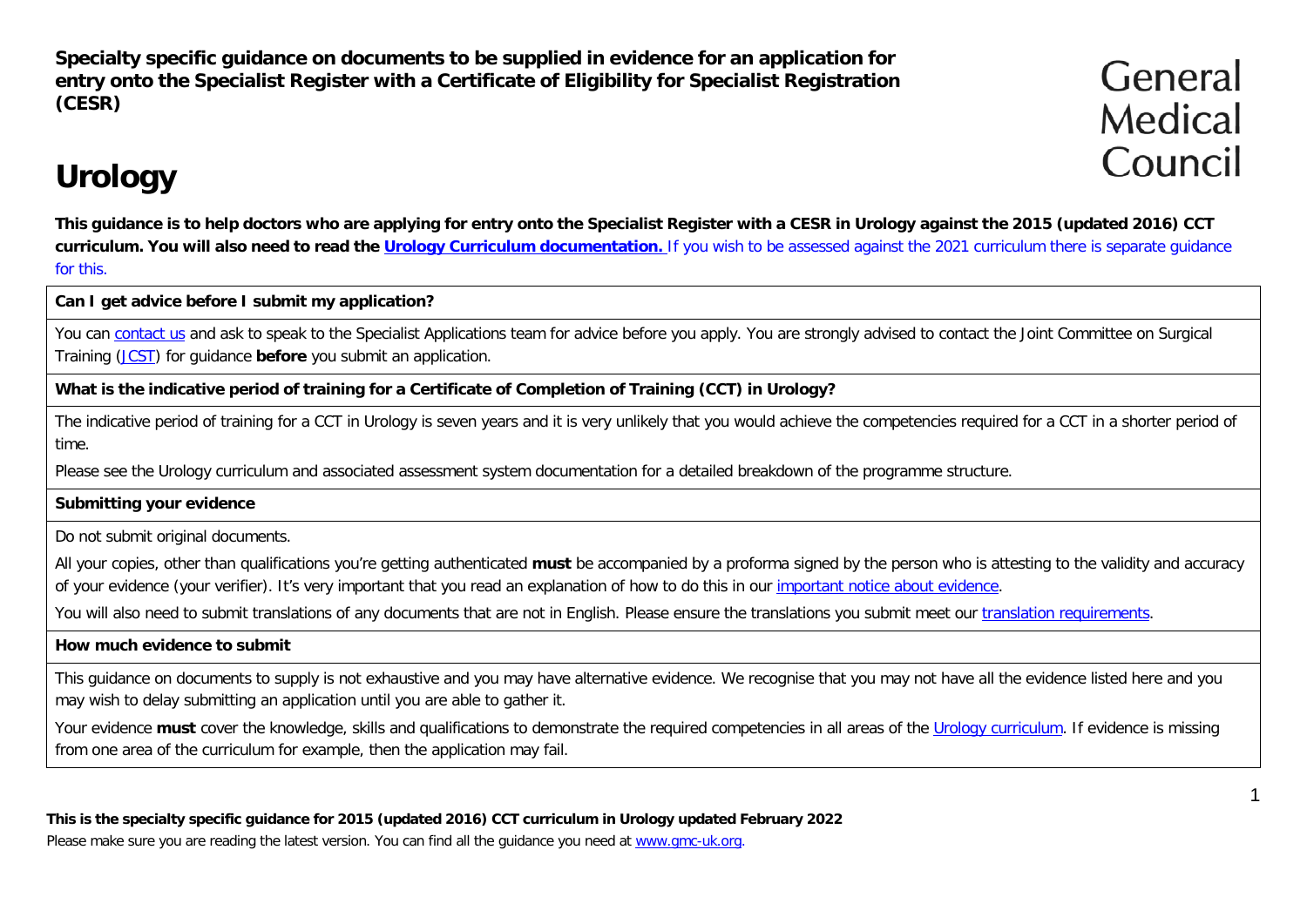If you have a piece of evidence that is relevant to more than one sequence, do not include multiple copies in your application. Instead, include one copy and list it in the comments section under each relevant area, stating that the document is located elsewhere. (For example you might state: "document included in teaching and training section".)

#### **A message from the SAC in Urology**

Before making your application for CESR in Urology you are encouraged to review this document in conjunction with the current Urology CCT curriculum and its companion document the JCST's [Certification Guidelines for Urology.](https://www.jcst.org/quality-assurance/certification-guidelines-and-checklists/) You will need to ensure, through the documentary evidence you provide, that you have demonstrated equivalence to the standards set out in the curriculum. If you don't have the evidence of current competency or you don't present it to us in a way that is conducive to our being able to draw conclusions from your evidence, you will not be successful.

This is a summary of common reasons why applications fail:

**Knowledge:** The standard test of knowledge in the Urology CCT curriculum is the Joint Committee on Intercollegiate Examinations (JCIE) Fellowship Examination. A CESR applicant is expected to demonstrate either successful completion of this exam or alternative evidence that demonstrates equivalent knowledge to that of someone who has passed the exam.

**Skills and experience:** You need to show that you are maintaining your competence across the depth and breadth of the curriculum at the time of application. This is irrespective of the area in which you may have focused or intend to focus in future. You need to show that you are maintaining all the competencies set out in the curriculum irrespective of the fact that you do not intend to practise in that area.

The guidance below, under Sequence 6 and 7, clearly sets out how you should present your logbooks and consolidation sheets. It is imperative that you follow this guidance as this will allow the evaluators to assess the information. Failure to follow this guidance may mean we cannot draw definitive conclusions and your application may be unsuccessful.

Your logbook should show evidence of your having been exposed to a range of urological subspecialties of during training including a wide range of emergency surgery. This should include a minimum of 40 days of paediatric urology exposure. Please see the related Paediatric experience quidance for Urology trainees for further information. The JCST's ['Certification Guidelines for Urology'](https://www.jcst.org/quality-assurance/certification-guidelines-and-checklists/) set out requirements for the number of specific operative procedures that you need to have undertaken.

The guidelines specify the competence level required for a list of procedures. You should demonstrate this by providing workplace-based assessments (WBAs), completed contemporaneously – retrospective WBAs hold no value. The WBAs should include a full set of performance-based assessments (PBAs) in the specified procedures to the designated level, with a minimum of 2 PBAs per procedure; inclusion of other WBAs will be helpful too.

The SAC recognise that for some doctors, especially those in service posts, it may be difficult to gather this type of evidence, but without this your application won't be successful.

**Research and presentations:** The curriculum sets out the requirement for a research portfolio, which includes a current Good Clinical Practice (GCP) certificate and completion of a course in research methodologies as well as a combination of peer reviewed publications and presentations as set out in the research section below. **Mandatory courses:** You are expected to have completed courses covering the following topics: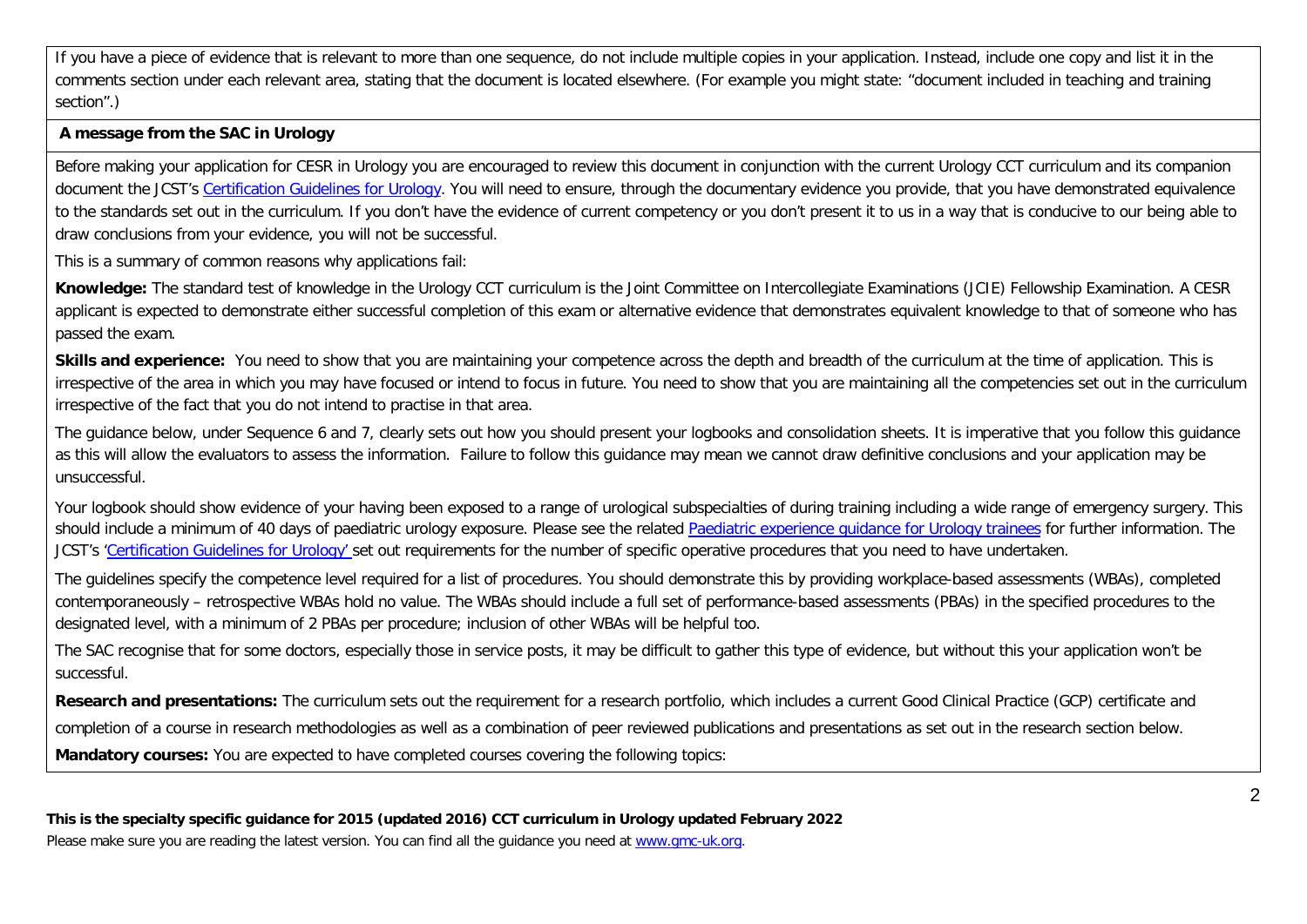- Management in the NHS
- Leadership
- Training the Trainers (or similar)
- Research methodologies
- Good Clinical Practice (GCP)

It is important to show that you have not only attended the relevant course, but how you are using the knowledge and skill in practice.

You should also provide evidence of commitment to CPD through other courses attended.

**Educational conferences:** You should provide evidence showing attendance of at least one national or international congress every two years.

Audit and governance: You are required to submit evidence of completion of quality improvement projects, and of audit and clinical governance activity. This should include evidence of three completed audits, one of which must be a completed cycle (aka. closed loop) and one quality improvement project, performed during the last 4 years.

**Currency of evidence:** Your evaluator will be looking for evidence of current competency. Where you have completed training at some point in the past, it is crucial that you demonstrate that you have maintained competency across the whole of the curriculum irrespective of whether your career has focused on a particular area of the curriculum or if you only intend to practise in a certain area.

The points discussed above should not be seen as a definitive list, but are based on the SAC's experience of evaluating CESR applications. It is important that you carefully study the curriculum and associated application guidance before you apply.

**It is important to bear in mind that CESR is a portfolio-based process and therefore the quality and the way you present your evidence is very important. If you do not present the evidence clearly and as set out in this guidance your application is likely to fail.**

#### **Anonymising your evidence**

**It is important that you anonymise your evidence before you submit it to us. You must remove:**

- All patient identifying details
- Details of patients' relatives
- Details of colleagues that you have assessed, written a reference for, or who have been involved in a complaint you have submitted.

This includes:

- Names (first and last)
- Addresses
- Contact details such as phone numbers or email addresses

**This is the specialty specific guidance for 2015 (updated 2016) CCT curriculum in Urology updated February 2022** Please make sure you are reading the latest version. You can find all the guidance you need at [www.gmc-uk.org.](http://www.gmc-uk.org/)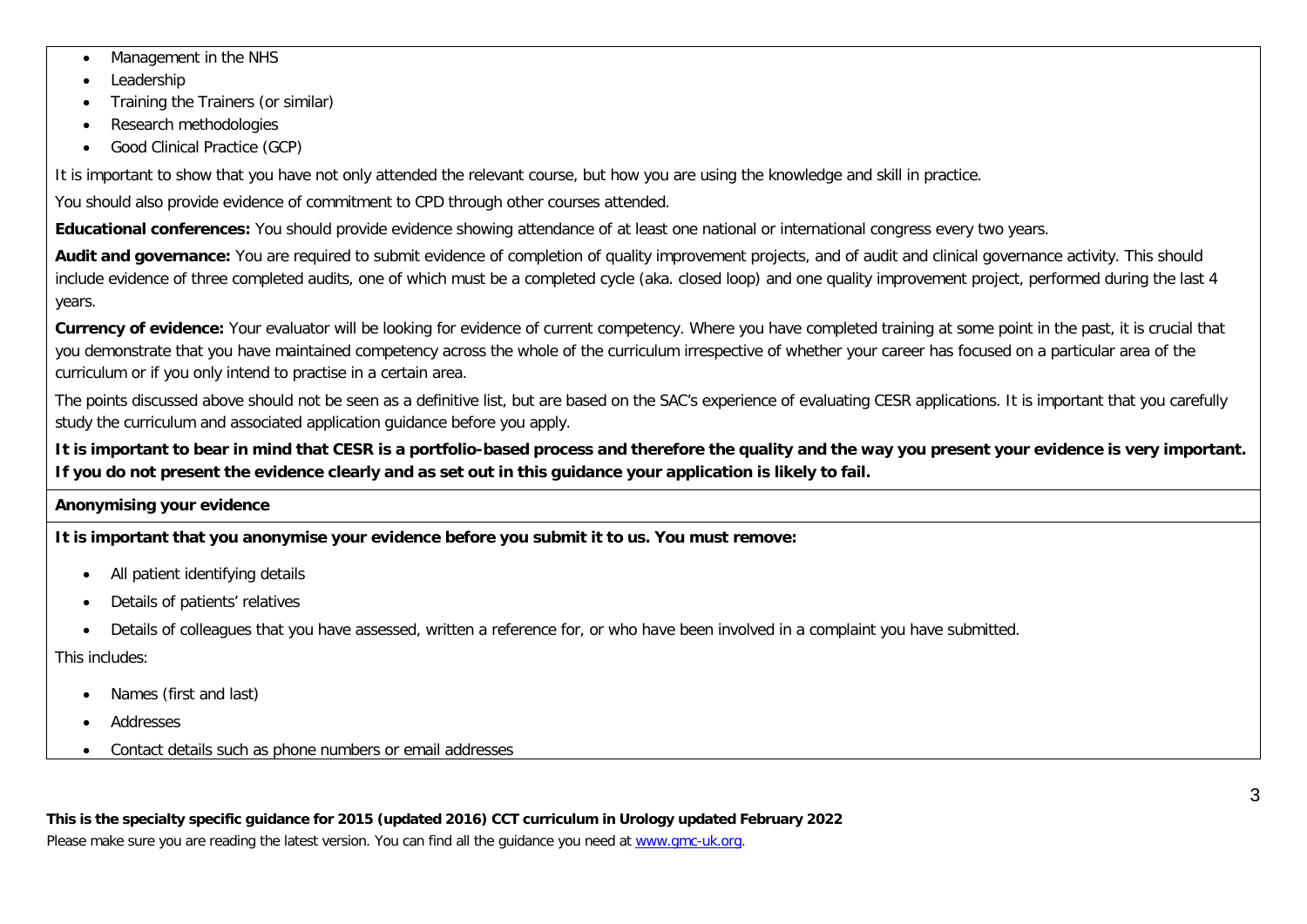- NHS numbers
- Other individual patient numbers
- GMC numbers

The following details don't need to be anonymised:

- Gender
- Date of birth

It is your responsibility to make sure that your evidence has been anonymised. Evidence which has not been anonymised will be deleted from your application and you'll be asked to reupload. More information can be found on our [website.](https://www.gmc-uk.org/registration-and-licensing/join-the-register/registration-applications/specialist-application-guides/specialist-registration-cesr-or-cegpr/how-do-i-anonymise-my-evidence)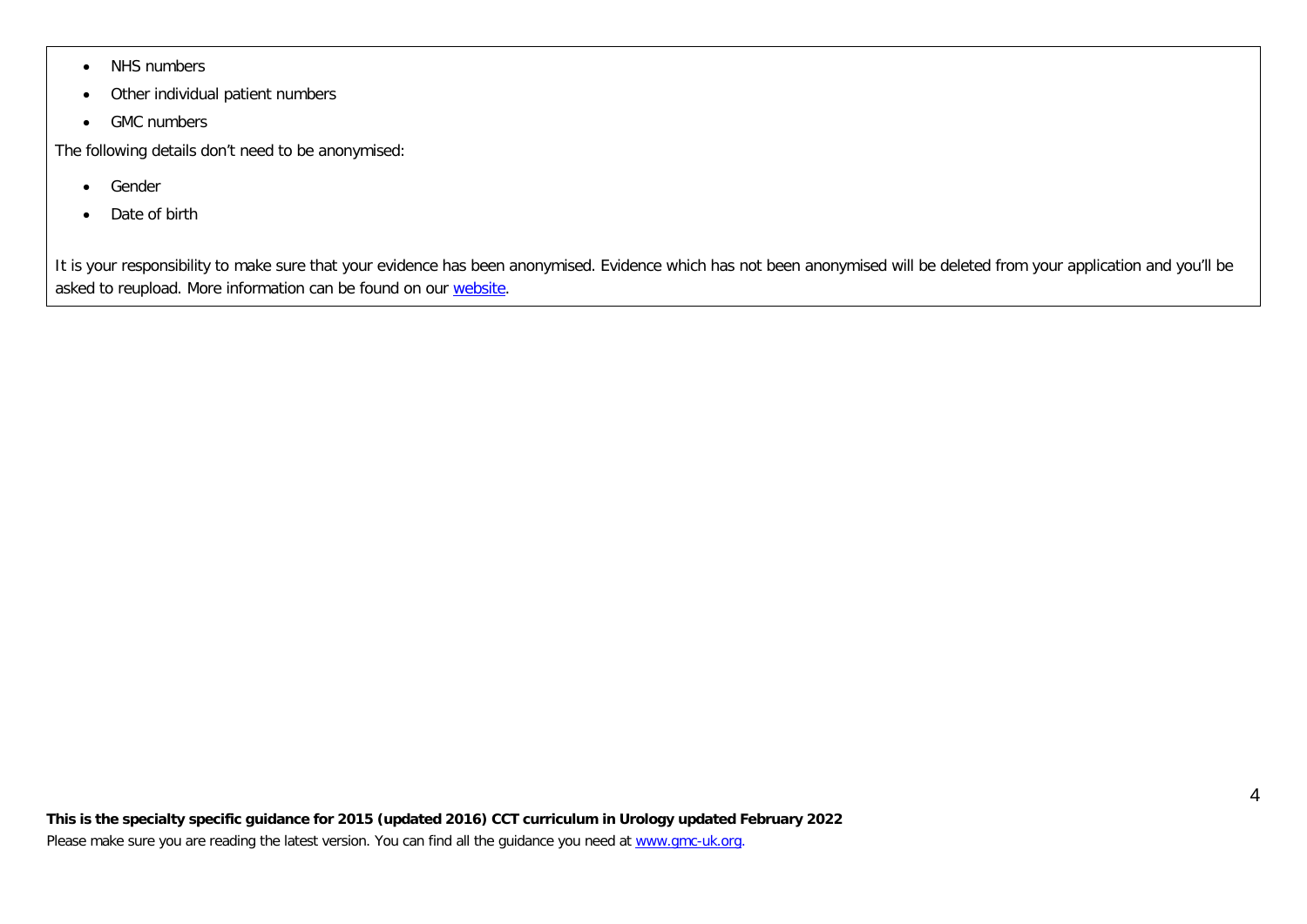# Domain 1 - Knowledge, skills and performance

# **Sequence One**

| This section is to confirm which curriculum you wish to | Confirm which curriculum year you wish to be assessed against by typing this in the comments box and set this |
|---------------------------------------------------------|---------------------------------------------------------------------------------------------------------------|
| be assessed against.                                    | sequence to 'Not Providing evidence'.                                                                         |
|                                                         |                                                                                                               |

# **Sequence Two**

| <b>Curriculum Vitae</b> | Your CV should include the following set out as specified<br>Your posts-in reverse chronological order<br>Publications-list in reverse chronological order, set out in a way which will easily indicate the authorship,<br>nature of the journal, publication date, abstract or not. You should include the PubMEd index reference<br>Presentations-list in reverse chronological order to include title, author/s date, of presentation, where<br>presented, poster or podium presentation<br>Audit-list in reverse chronological order to include the date of audit<br>Courses-list in reverse chronological order to include the date of course. |  |
|-------------------------|-----------------------------------------------------------------------------------------------------------------------------------------------------------------------------------------------------------------------------------------------------------------------------------------------------------------------------------------------------------------------------------------------------------------------------------------------------------------------------------------------------------------------------------------------------------------------------------------------------------------------------------------------------|--|
|                         | More information on how to present your CV can be found on our website.                                                                                                                                                                                                                                                                                                                                                                                                                                                                                                                                                                             |  |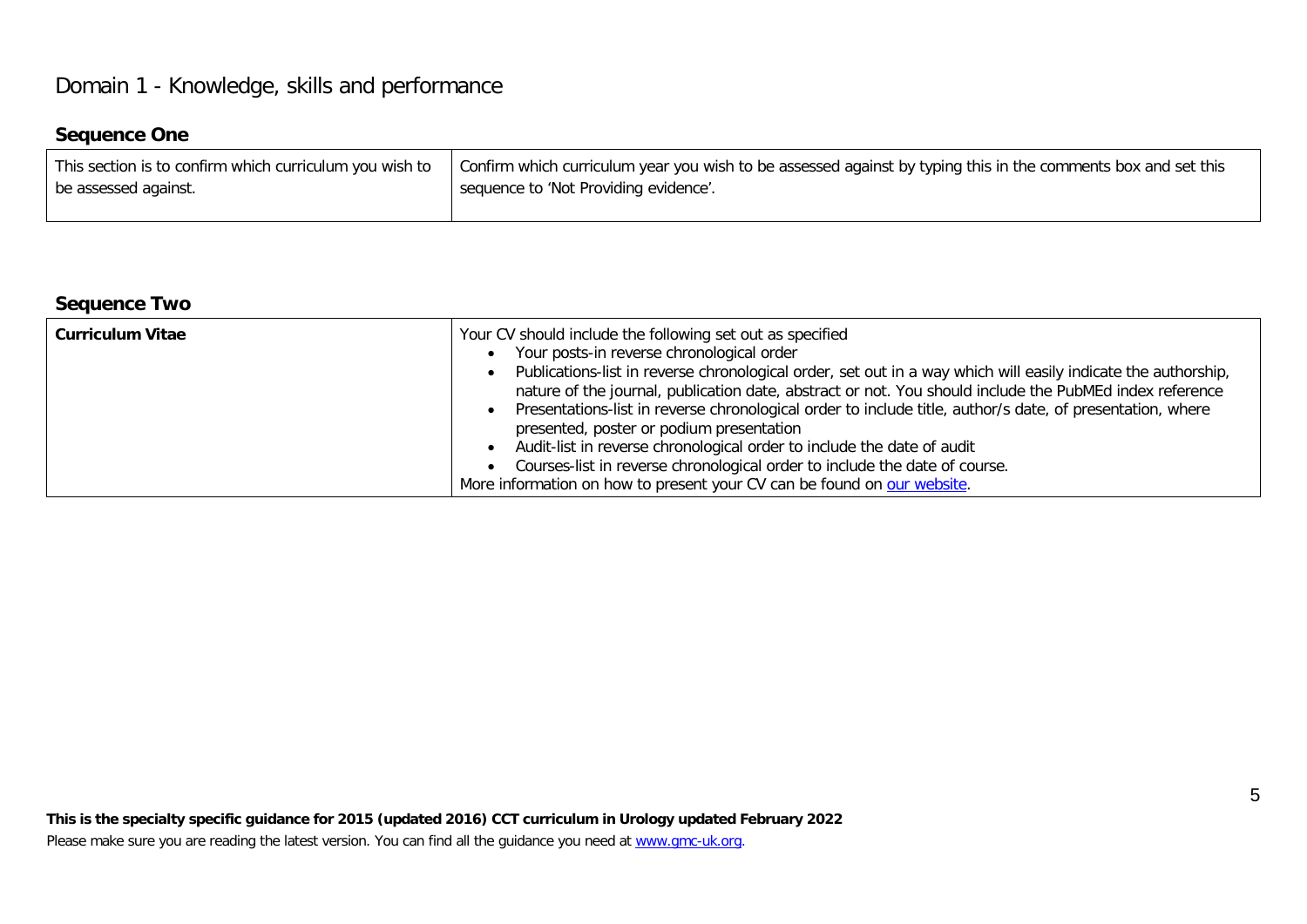# **Sequence Three**

| Employment letters and contracts of employment | The information in these letters and contracts must match your CV. They will confirm the<br>following:<br>dates you were in post<br>$\bullet$<br>post title, grade, training<br>$\bullet$<br>type of employment: permanent, fixed term, or part time (including percentage of<br>whole time equivalent)                                                                                                                                                                                                                                                                                                                                                                                                                                                                                                                                                                                                                    |
|------------------------------------------------|----------------------------------------------------------------------------------------------------------------------------------------------------------------------------------------------------------------------------------------------------------------------------------------------------------------------------------------------------------------------------------------------------------------------------------------------------------------------------------------------------------------------------------------------------------------------------------------------------------------------------------------------------------------------------------------------------------------------------------------------------------------------------------------------------------------------------------------------------------------------------------------------------------------------------|
| Job descriptions                               | These must match the information in your CV. They may provide evidence of<br>• your position within the structure of your department<br>• your post title<br>• your clinical and non-clinical commitment<br>• your involvement in teaching or training.                                                                                                                                                                                                                                                                                                                                                                                                                                                                                                                                                                                                                                                                    |
| Job plans                                      | Where you have undertaken a number of roles, provide details for each post or role. They may<br>provide evidence of :<br>• the main duties and responsibilities of the post<br>• your out of hours responsibilities, including rota commitments<br>• time in clinic<br>• any professional supervision and management of junior medical staff that you have<br>undertaken<br>• your responsibilities for carrying out teaching, examination and accreditation duties<br>• your contribution to postgraduate and continuing medical education activity, locally and<br>nationally<br>• any responsibilities you had that relate to a special interest<br>• requirements to participate in medical audit and in continuing medical education<br>• your involvement in research<br>· your managerial, including budgetary, responsibilities where appropriate<br>• your participation in administration and management duties. |
| On call rotas                                  | This is important to allow assessment of the amount of nights on call eq 1:3 or 1:8.                                                                                                                                                                                                                                                                                                                                                                                                                                                                                                                                                                                                                                                                                                                                                                                                                                       |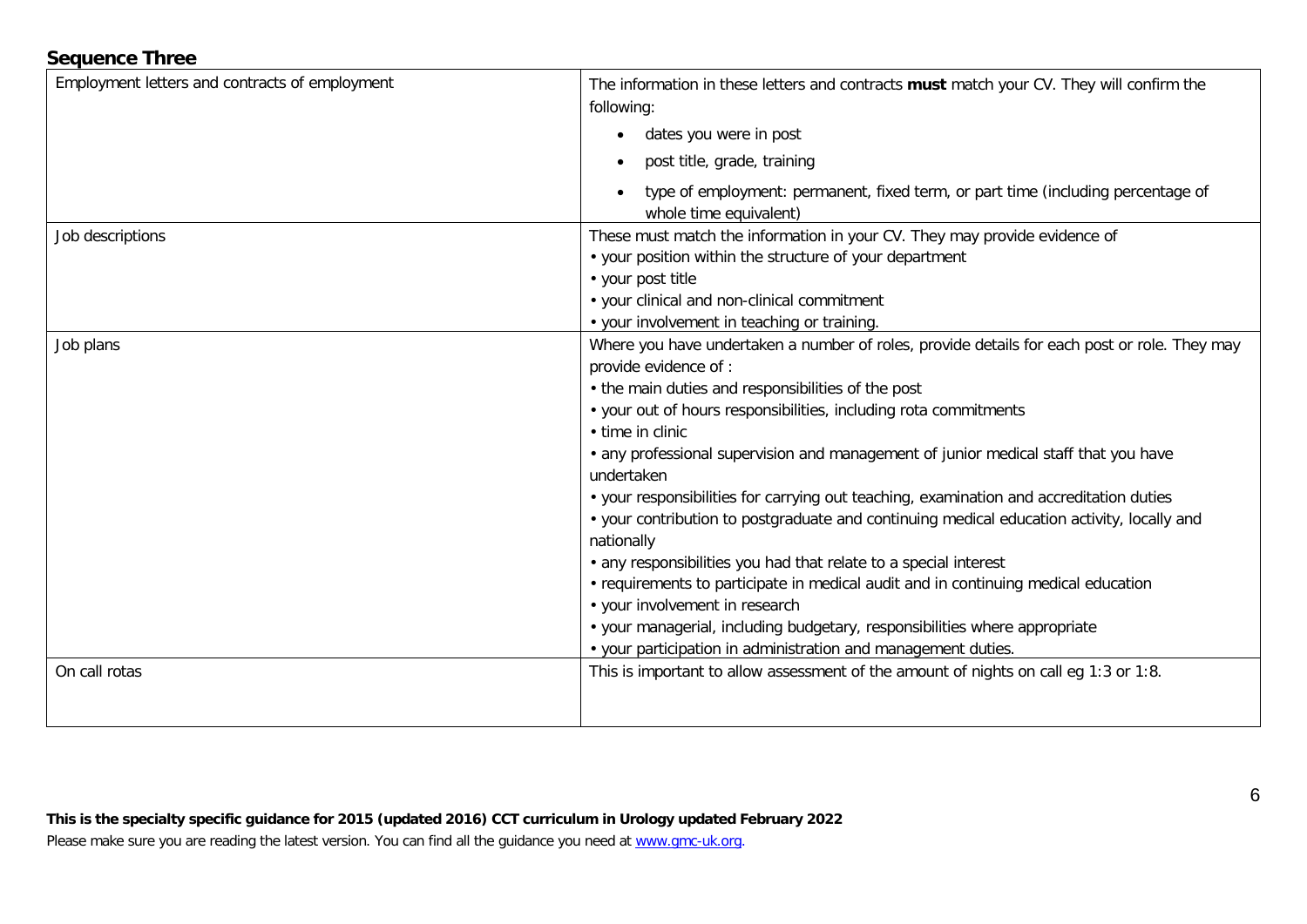# **Sequence Four**

| Primary medical qualification (PMQ)                   | If you hold full registration with us, you do not need to submit your PMQ as we saw it when we<br>assessed your application for registration.<br>If you do not hold registration, you will need to have your primary medical qualification<br>independently verified by ECFMG before we can grant you full registration with a licence to<br>practise.<br>You can find out more about primary source verification on our website.<br>You only need to get your primary medical qualification verified by ECFMG. The rest of your<br>evidence should be verified in line with our quidance.                                                                                                                                                                                                                                                                                                                                                                                                                                                                                       |
|-------------------------------------------------------|----------------------------------------------------------------------------------------------------------------------------------------------------------------------------------------------------------------------------------------------------------------------------------------------------------------------------------------------------------------------------------------------------------------------------------------------------------------------------------------------------------------------------------------------------------------------------------------------------------------------------------------------------------------------------------------------------------------------------------------------------------------------------------------------------------------------------------------------------------------------------------------------------------------------------------------------------------------------------------------------------------------------------------------------------------------------------------|
| Specialist medical qualification(s)                   | Please provide an authenticated copy of any specialist medical qualifications you hold.<br>You must list any failed attempts at examinations relevant to your specialty.                                                                                                                                                                                                                                                                                                                                                                                                                                                                                                                                                                                                                                                                                                                                                                                                                                                                                                         |
| Curriculum or syllabus (if undertaken outside the UK) | This should include the requirements of the qualification and must relate to the specialty in<br>which you are applying.<br>The curriculum or syllabus (including assessment methods) must be the one that was in place<br>when you undertook your training.<br>If a formal curriculum or syllabus (including assessment methods) is not available please<br>provide a letter from the awarding body outlining the content of the training programme or<br>examination (the more detailed the letter, the better evidence it will provide).<br>Where you have not provided evidence of success in an examination that is a requirement of<br>the CCT curriculum, evidence in this area may contribute to your demonstration of equivalent<br>knowledge. See Section 4 below. In this case you should show how<br>the curriculum covers areas of the CCT curriculum<br>how examinations are evaluated or quality assured (external assessment).<br>The JCST does not hold evidence relating to overseas training programmes and the onus is on<br>the applicant to provide these. |
| Specialist registration outside the UK                | Please provide an authenticated copy of the details of the registration requirements of that<br>authority and your current certificate.                                                                                                                                                                                                                                                                                                                                                                                                                                                                                                                                                                                                                                                                                                                                                                                                                                                                                                                                          |
| Honours and prizes                                    | Please provide copies of certificates or letters showing what the prize or honour was for,<br>including the selection and eligibility criteria and pool of eligible individuals.                                                                                                                                                                                                                                                                                                                                                                                                                                                                                                                                                                                                                                                                                                                                                                                                                                                                                                 |

# **This is the specialty specific guidance for 2015 (updated 2016) CCT curriculum in Urology updated February 2022**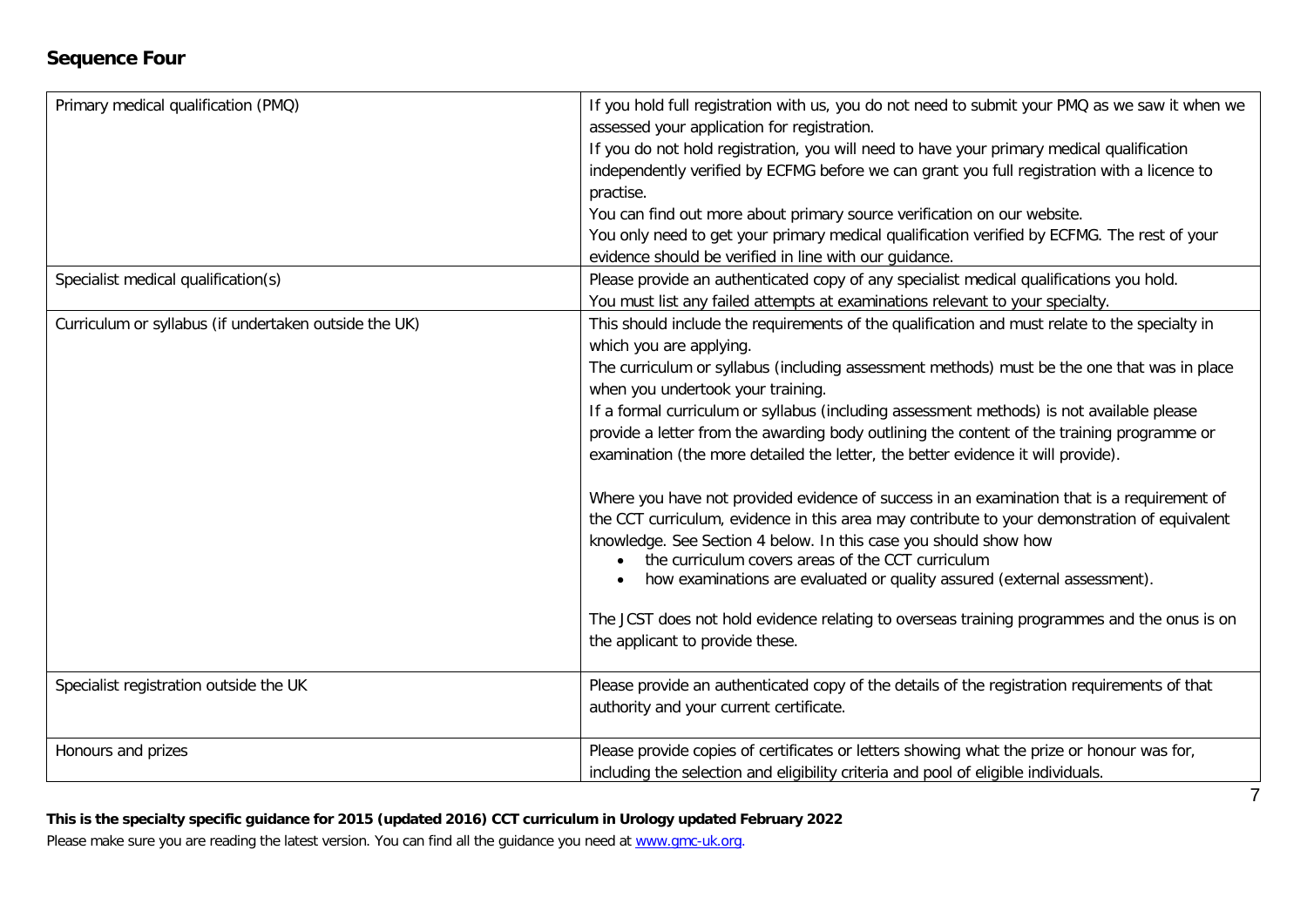| Other relevant qualifications and certificates | Please provide copies of certificates.                                               |
|------------------------------------------------|--------------------------------------------------------------------------------------|
|                                                | For example: degrees or diplomas in relevant areas such as management, business, IT, |
|                                                | communication, education or law.                                                     |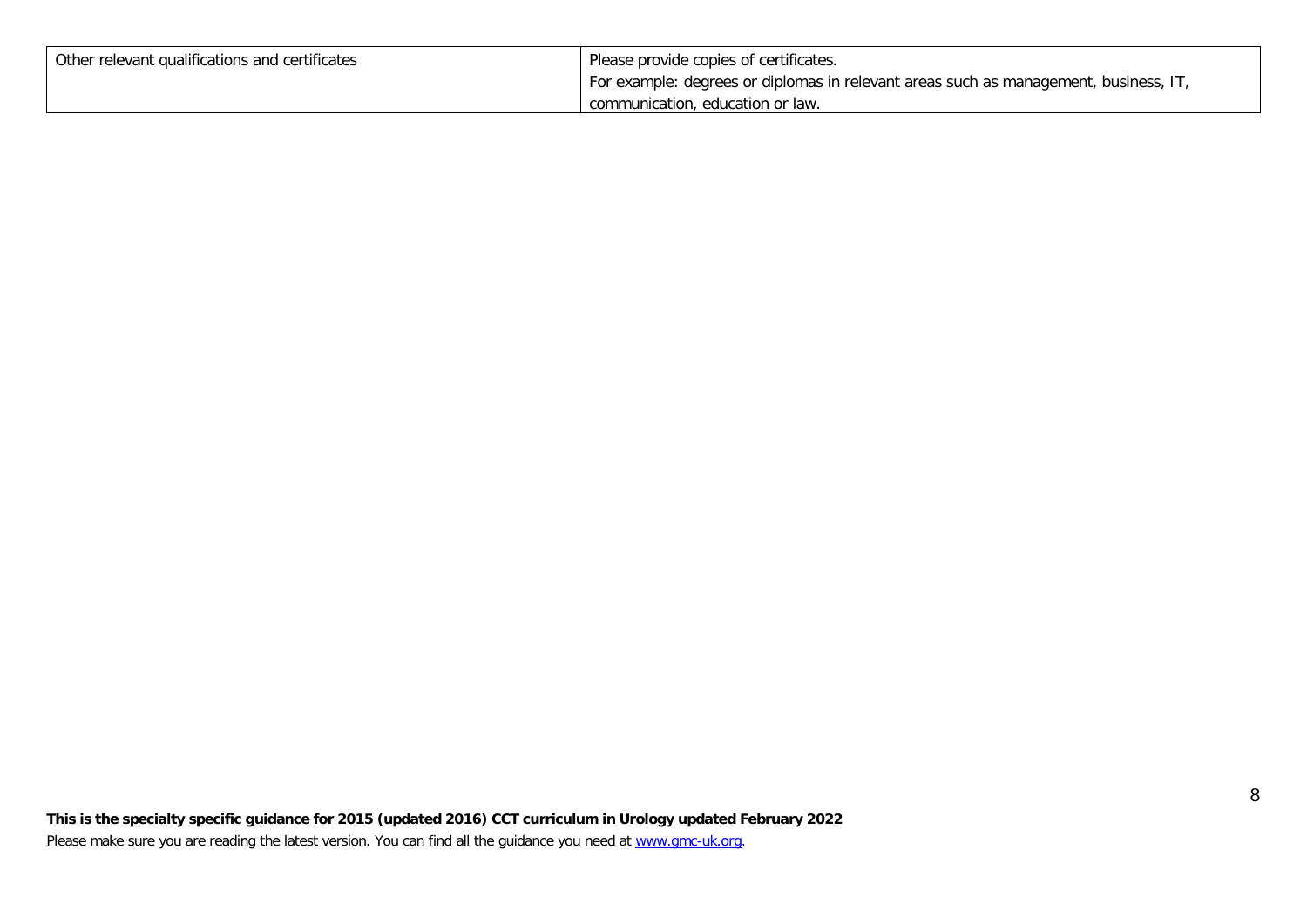# **Sequence Five**

| Knowledge |                                                        |                                                                                |
|-----------|--------------------------------------------------------|--------------------------------------------------------------------------------|
| Knowledge | You must demonstrate knowledge to the standard of      | Evidence should include:                                                       |
|           | CCT curriculum. (The formal test of knowledge          |                                                                                |
|           | required for a CCT is the Joint Committee on           | FRCS (Urol) certificate- the test required by the curriculum.                  |
|           | (JCIE) fellowship<br>Intercollegiate Examinations      |                                                                                |
|           | Examination). In this case the FRCS (Urology).         | <b>Or</b>                                                                      |
|           | If you cannot demonstrate success in this exam then    | A portfolio of knowledge which shows equivalent knowledge to the               |
|           | other supporting evidence of your knowledge must       | curriculum- left hand column gives examples of possible portfolio items.       |
|           | be very strong indeed.                                 |                                                                                |
|           |                                                        | If you choose to provide a portfolio of knowledge then you should submit       |
|           | To demonstrate evidence of depth of knowledge you      | a mapping exercise in this sequence to show how your evidence meets the        |
|           | could provide a portfolio to demonstrate appropriate   | curriculum requirements for your specialty. You will need to show how the      |
|           | levels of knowledge in Urology. You will be measured   | individual elements of your portfolio combine to demonstrate equivalent        |
|           | against the standards of the CCT curriculum.           | knowledge across the whole curriculum. If your portfolio includes other        |
|           | The following are examples of part of a portfolio to   | qualifications or tests of knowledge then you should supply the relevant       |
|           | demonstrate knowledge - although it is unlikely that   | syllabus/ curricula and explain what the qualification tests and how it tests. |
|           | any one thing on their own would do this               | You will also need to provide information on standard setting, examiner        |
|           | • Pre JCIE Examination versions of the Fellowship of   | selection, examiner training, and number of examiners, quality control, and    |
|           | the Royal College of Surgeons (FRCS) - These will      | validation of questions. You should provide this in a clear format.            |
|           | show a basic level of knowledge but not specialty      |                                                                                |
|           | specific or current.                                   | If your portfolio includes research then you should submit this under          |
|           | . The Joint Surgical Colleges Fellowship Examination   | sequence 10 -research. But you must refer clearly in the mapping               |
|           | (JSCFE). This examination is not the test of           | document to any research they want to be considered towards the                |
|           | knowledge set out in the curriculum and on its own     | knowledge portfolio.                                                           |
|           | does not show knowledge equivalent to the              |                                                                                |
|           | curriculum.                                            |                                                                                |
|           | examinations<br>including<br>Other<br>overseas         | Please list unsuccessful attempts at examinations (where you                   |
|           | qualifications. You will need to provide certification | have not subsequently been successful) in the comments for this                |
|           | of success together with details of what the           | sequence.                                                                      |
|           | examination covers and to what level. The official     |                                                                                |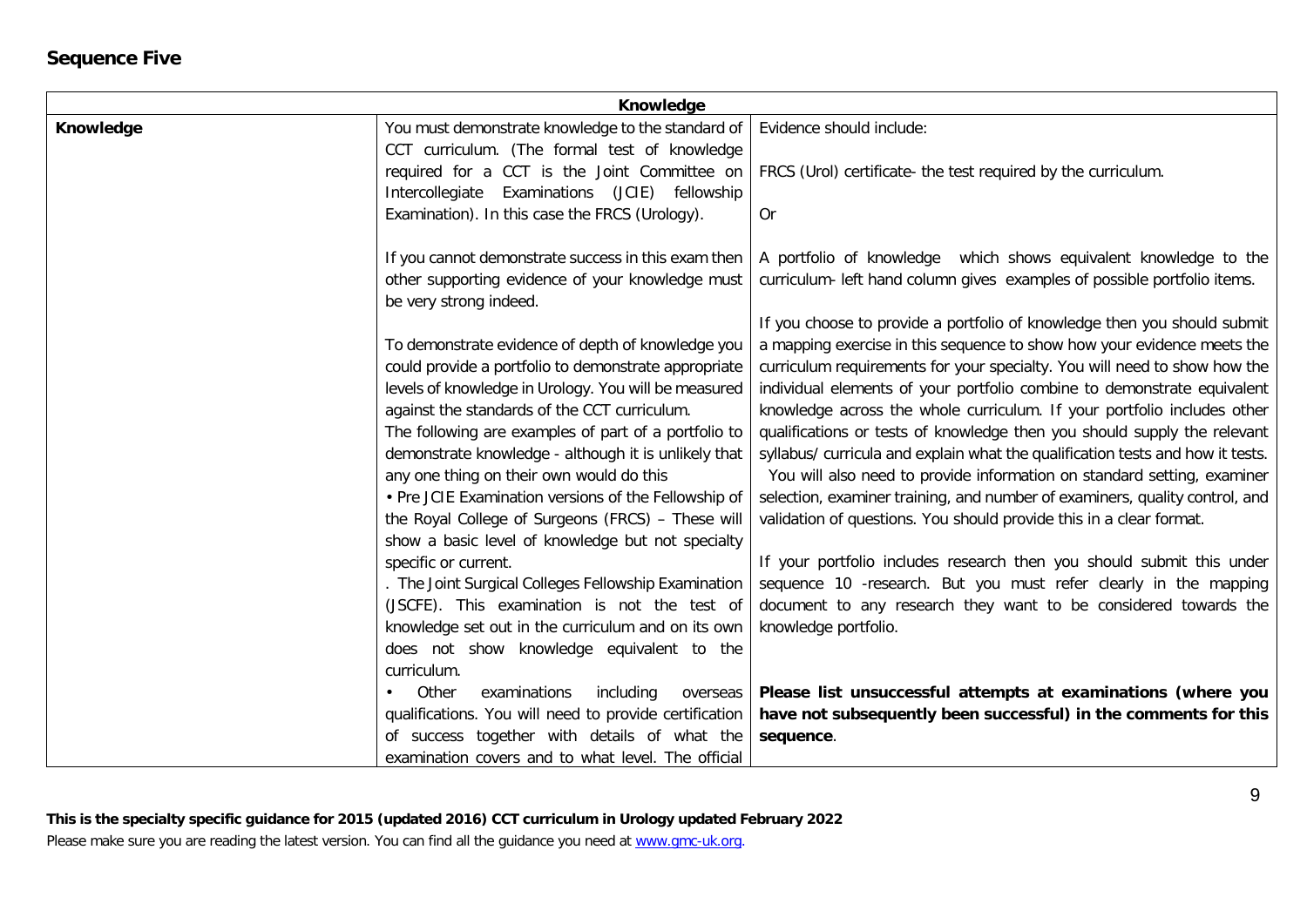| curriculum/syllabus could demonstrate this. A          |  |
|--------------------------------------------------------|--|
| certificate of success alone will not show that you    |  |
| currently have the appropriate level of knowledge.     |  |
| Decisions are made on a case by case basis. It is      |  |
| unlikely however that any qualification other than     |  |
| the JCIE exam will show direct equivalence as no       |  |
| other qualification is templated directly to the       |  |
| curriculum. The European examinations (e.g             |  |
| Fellowship of the European Board of Urology)           |  |
| are not equivalent.                                    |  |
|                                                        |  |
| • Research - Recent work published in peer-reviewed    |  |
| journals or presented at national or international     |  |
| meetings will carry more weight.                       |  |
| • Postgraduate degree gained through research - as     |  |
| evidence you should include an authenticated or        |  |
| notarised copy of the certificate. This is unlikely on |  |
| its own to show sufficient depth and breadth of        |  |
| knowledge as research will be focussed on one area.    |  |
| • Peer reviewed publications - You should include the  |  |
| whole article. The best evidence will be first name    |  |
| publications in high impact factor peer review         |  |
| journals of work relating to knowledge / skills        |  |
| normally achieved in the last year(s) of the CCT       |  |
| curriculum.                                            |  |
| • Presentations at national and international          |  |
| meetings and conferences - You should include a        |  |
| programme detailing the date and title of              |  |
| presentation, when and where presented, any            |  |
| feedback and your role in the work. Include the        |  |
| slides used (with dates) for each presentation.        |  |
| If you are considering supplementing this              |  |
| portfolio with WBAs you need to bear in                |  |
| mind that they are considered to be a                  |  |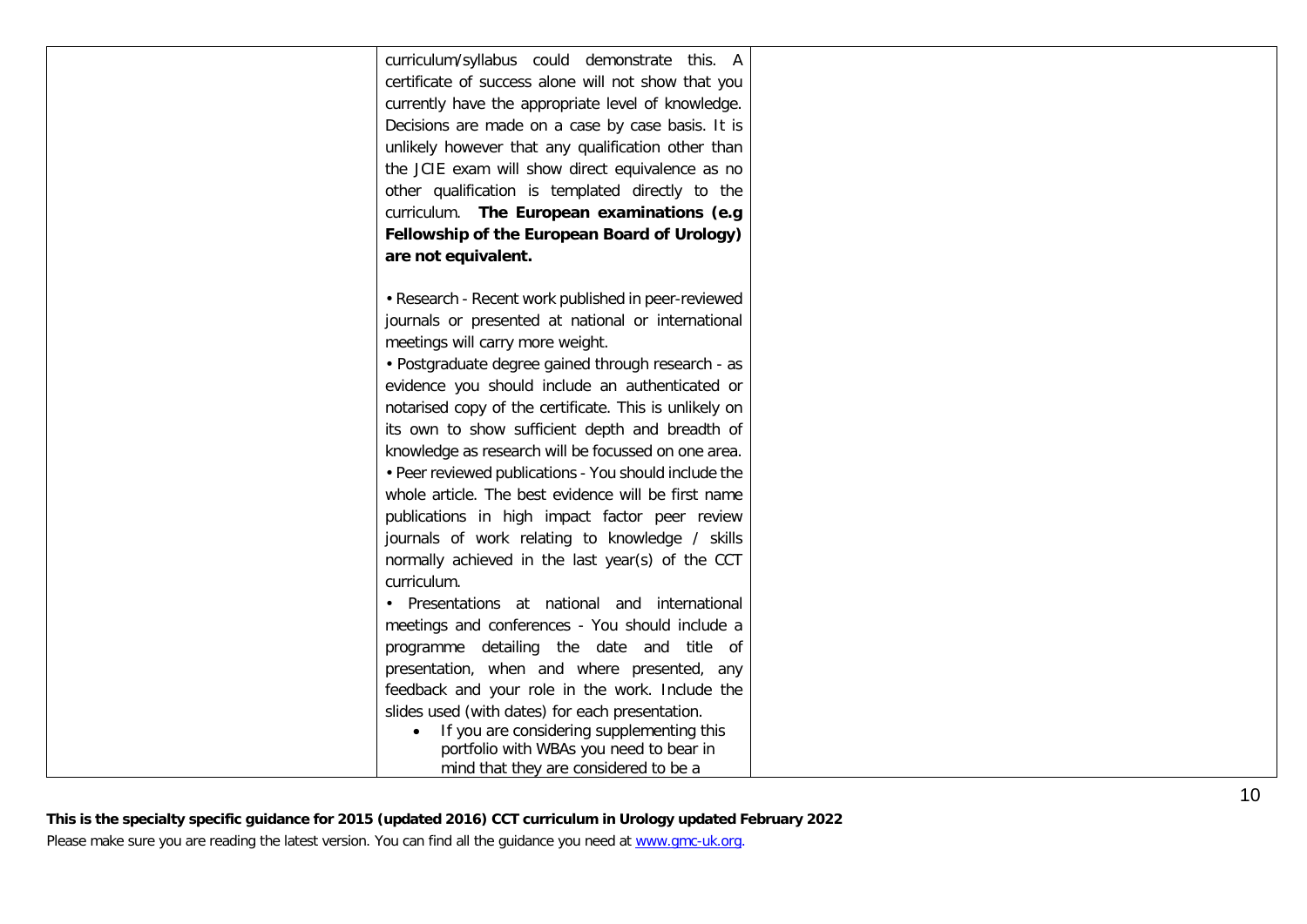| formative assessment the purpose of which<br>is to assess clinical skills rather than<br>knowledge in a clinical situation. Therefore<br>they cannot be accepted as evidence of<br>knowledge to the standard of the CCT<br>curriculum, without a comprehensive<br>portfolio, as above. |  |
|----------------------------------------------------------------------------------------------------------------------------------------------------------------------------------------------------------------------------------------------------------------------------------------|--|
| An evaluation is made based on an applicant's whole<br>career and therefore two applicants with the same<br>qualifications, but different training<br>and/or<br>experience, may not receive the same decision.                                                                         |  |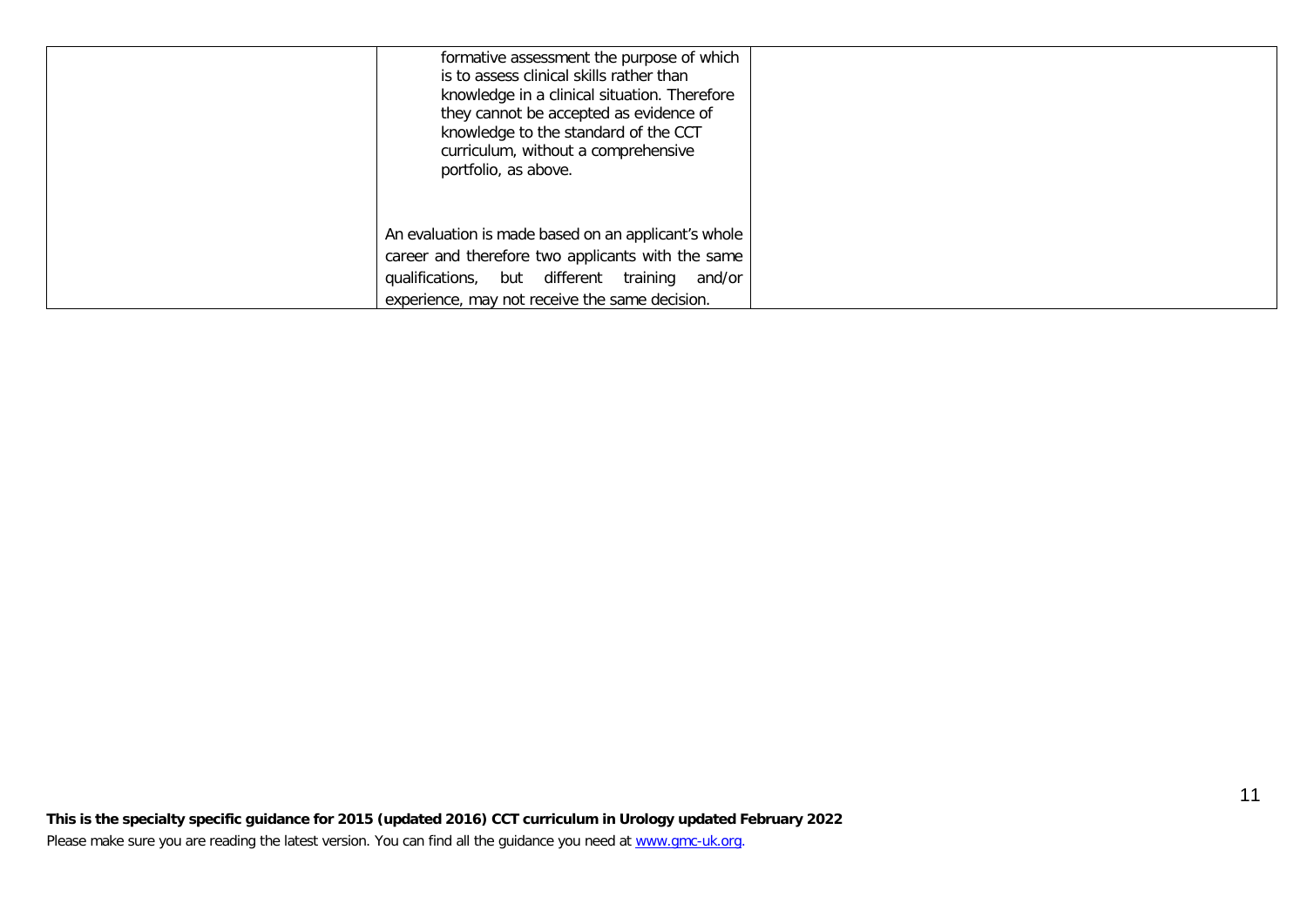# **Sequence Six**

| <b>Consolidation Reports</b>                                                                          |                                                                                                |                                                                        |  |
|-------------------------------------------------------------------------------------------------------|------------------------------------------------------------------------------------------------|------------------------------------------------------------------------|--|
| Evidence of the depth and breadth of                                                                  | You should provide consolidation reports for the last                                          | Please upload each consolidation report as a separate upload, ensuring |  |
| experience defined in the curriculum and its                                                          | <b>6 years.</b> You should provide:                                                            | the type and dates of the report are clear e.g:                        |  |
| companion document the JCST's 'Certification                                                          |                                                                                                |                                                                        |  |
| <b>Guidelines for Urology - Consolidation sheets</b><br>logbook and<br>consolidation<br>Your<br>sheet | an operative group over the last 6 years<br>SAC indicative procedures over the last 6<br>years | SAC indicative group report - Jan 2014-Jan 2020                        |  |
| evidence should show that you have evidence                                                           |                                                                                                |                                                                        |  |
| of the required number of specific operative                                                          | All consolidation sheets need to be categorized by                                             |                                                                        |  |
| procedures that you need to have undertaken                                                           | your involvement, e.g. assisting, you as the                                                   |                                                                        |  |
| JCST's 'Certification<br>in the<br>as listed                                                          | surgeon, assisted by a trainer, etc.                                                           |                                                                        |  |
| Guidelines for Urology,):                                                                             | All evidence in this area must be anonymised for                                               |                                                                        |  |
|                                                                                                       | individual patient data.                                                                       |                                                                        |  |
| You should have a range of urological                                                                 |                                                                                                |                                                                        |  |
| subspecialties of during training including a<br>wide range of emergency surgery. This should         | If you do not provide consolidation sheets in this                                             |                                                                        |  |
| include a minimum of 40 days of paediatric                                                            | format then it may not be possible to perform a                                                |                                                                        |  |
| urology exposure. Please see the related                                                              | proper evaluation of your skills and experience.                                               |                                                                        |  |
| Paediatric experience quidance for Urology                                                            | The evaluators will be looking for evidence of your                                            |                                                                        |  |
| trainees for further information                                                                      | current competence and experience, which is why                                                |                                                                        |  |
|                                                                                                       | reports need to cover the last 6 years only. If you                                            |                                                                        |  |
|                                                                                                       | provide logbooks for longer, these should be in                                                |                                                                        |  |
|                                                                                                       | addition to and separate from the above.                                                       |                                                                        |  |
|                                                                                                       |                                                                                                |                                                                        |  |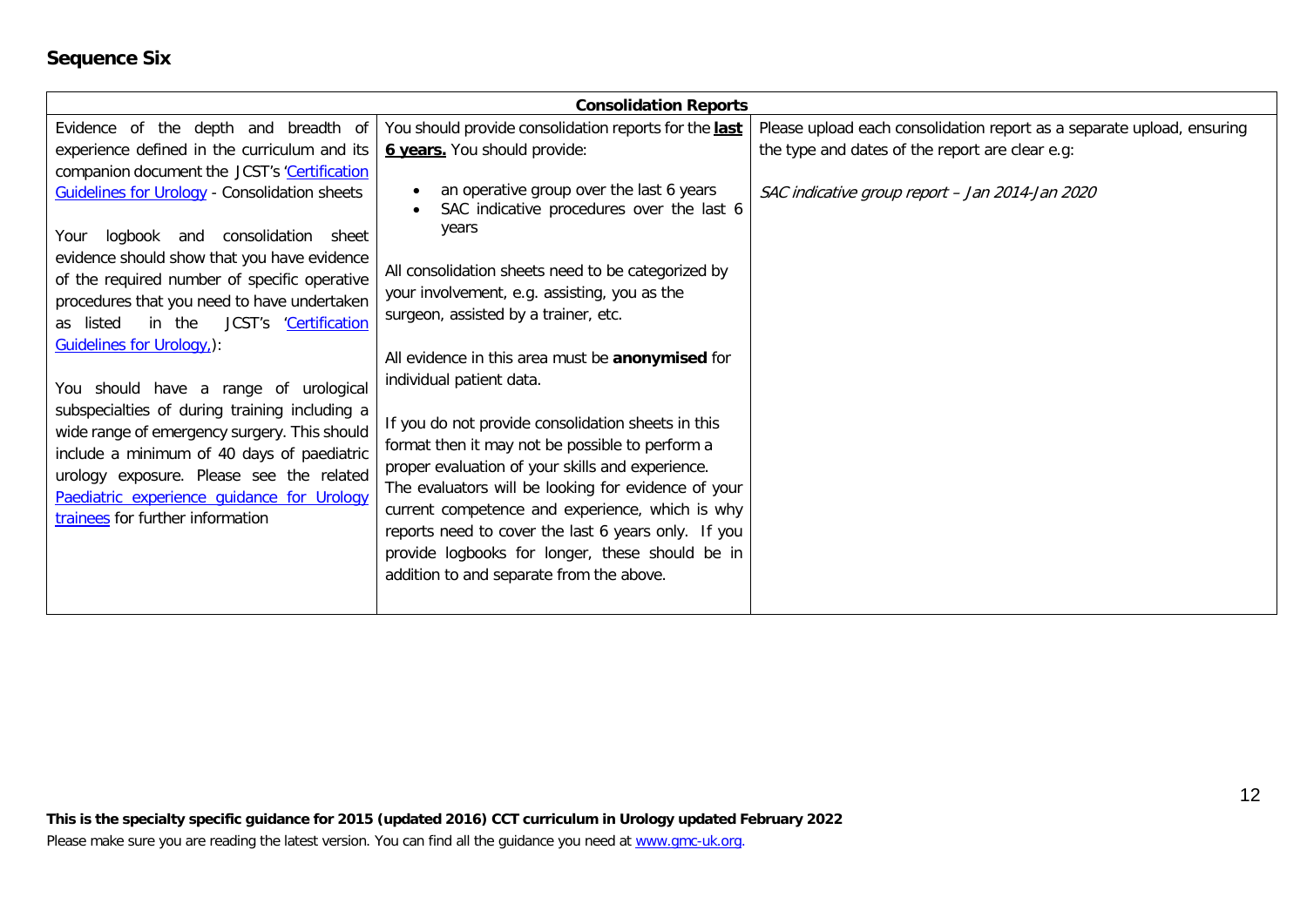# **Sequence Seven**

| Evidence of the depth and breadth of          |                                                       | Logbooks should be uploaded per institution and named as follows: |
|-----------------------------------------------|-------------------------------------------------------|-------------------------------------------------------------------|
| experience defined in the curriculum and its  | You should provide logbooks from the last 6 years.    |                                                                   |
|                                               |                                                       | Evidence - time period covered - Institution                      |
| companion document the guidelines for CCT -   | The dates of these logbooks should correspond         |                                                                   |
| Logbooks                                      | to the dates of the consolidation sheets above_to     |                                                                   |
|                                               | show your operative experience is current and         | Eg: Logbook - Jan 2016-Jan 2018 - Stepping Hill Hospital          |
|                                               | meets the curriculum requirements.                    |                                                                   |
| Your logbook and<br>consolidation<br>sheet    |                                                       |                                                                   |
| evidence should show that you have evidence   | Logbooks should be set out in eLogbook format.        |                                                                   |
| of the required number of specific operative  | If you do not provide logbooks in this format then it |                                                                   |
| procedures that you need to have undertaken   | may not be possible to perform a proper evaluation    |                                                                   |
| in the<br>JCST's 'Certification<br>as listed  | of your skills and experience.                        |                                                                   |
| <b>Guidelines for Urology,):</b>              |                                                       |                                                                   |
|                                               | The evaluators will be looking for evidence of your   |                                                                   |
| You should have a range of urological         | current competence and experience, which is why       |                                                                   |
| subspecialties of during training including a | logbooks need to cover the last 6 years only. If you  |                                                                   |
| wide range of emergency surgery. This should  | provide logbooks for longer these should be in        |                                                                   |
| include a minimum of 40 days of paediatric    | addition to and separate from the above.              |                                                                   |
| urology exposure. Please see the related      |                                                       |                                                                   |
| Paediatric experience quidance for Urology    |                                                       |                                                                   |
| trainees for further information              |                                                       |                                                                   |
|                                               |                                                       |                                                                   |
|                                               |                                                       |                                                                   |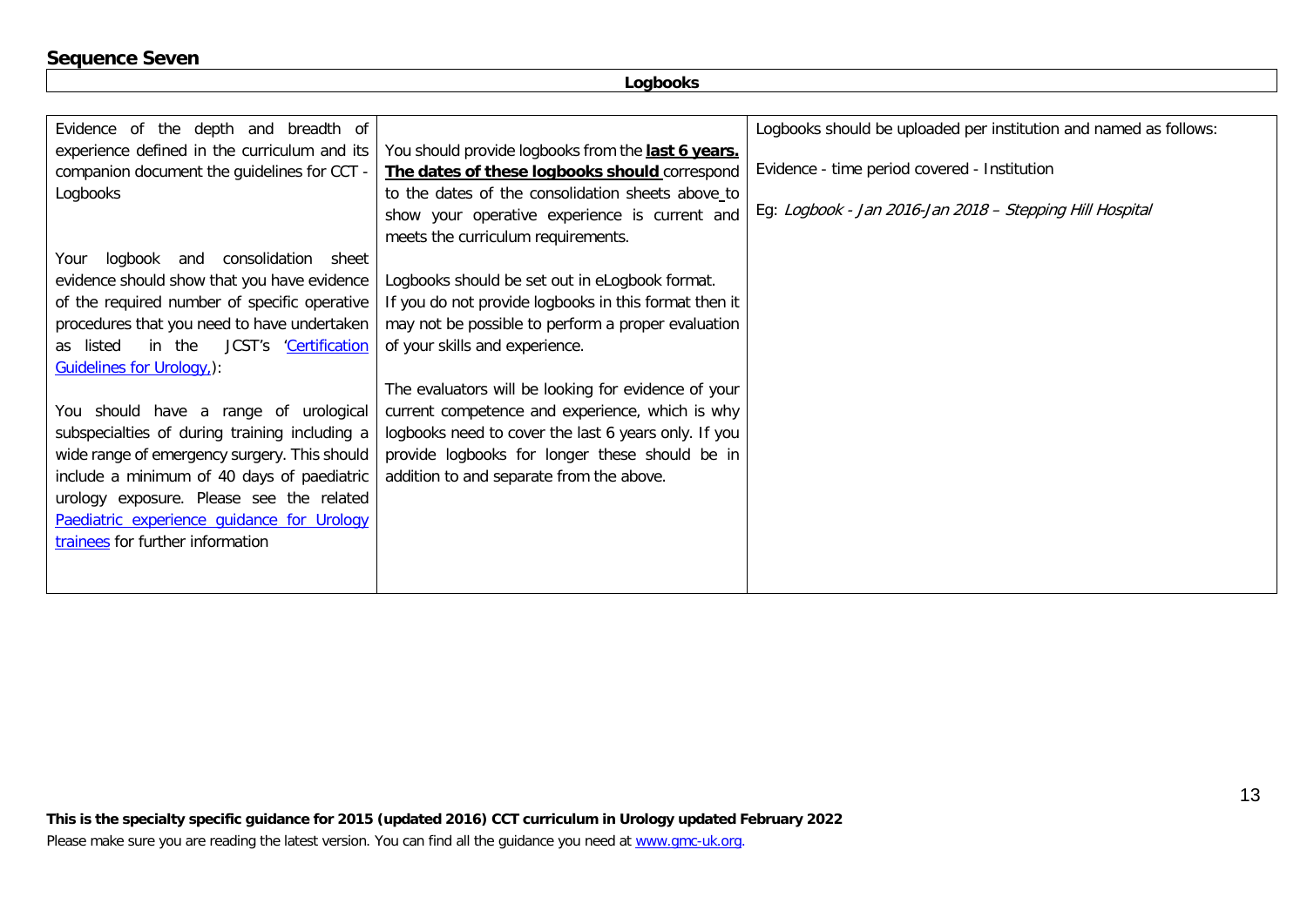# **Sequence Eight**

| <b>Work Based Assessments (WBAs)</b>         |                                                     |                                                                             |  |
|----------------------------------------------|-----------------------------------------------------|-----------------------------------------------------------------------------|--|
| Evidence of the depth and breadth of         | You should provide WBAs, especially CBDs and        | You must provide an index of the WBAs so the dates and location             |  |
| experience defined in the curriculum and its | PBAs, in the format below, for the main topics and  | of the assessment is clear to your evaluator.                               |  |
| companion document the guidelines for CCT -  | procedures across the full breadth of the           |                                                                             |  |
| Work based assessments (WBA)s                | curriculum (including elective and emergency        | Trainees must be able to demonstrate operative competency to the levels     |  |
|                                              | surgery and any special interest you may have).     | specified in 'Operative experience' in the CCT Guidelines. Strong evidence  |  |
|                                              | The curriculum contains key topics, index           | would be at least 3 PBAs for each of the operative procedures listed in the |  |
|                                              | procedures and other operations to guide you in     | guidelines to the levels specified, completed by different assessors        |  |
|                                              | what to cover. The CCT Guidelines for Urology       |                                                                             |  |
|                                              | detail the types of WPBAs, the procedures these     | You should upload your evidence per institution and grouped as follows:     |  |
|                                              | should cover and the numbers required.              |                                                                             |  |
|                                              |                                                     | PBAs                                                                        |  |
|                                              | WBAs should be sufficiently frequent to be able to  | Grouped and named by institution and index procedure                        |  |
|                                              | demonstrate progress and should be undertaken       |                                                                             |  |
|                                              | with different assessors in different settings on a | E.g Stepping Hill Hospital - PBA Flexible cystoscopy x 2                    |  |
|                                              | variety of patients. WBAs completed retrospectively |                                                                             |  |
|                                              | will hold no weight.                                |                                                                             |  |
|                                              |                                                     |                                                                             |  |
|                                              | It is very important that your WBAs are as          | Other types of WBA (CBDs,-CEX, DOPS) should be grouped by institution       |  |
|                                              | meaningful as possible and therefore they should    | and type, and within that by procedure in date order with the most recent   |  |
|                                              | show evidence of feedback and guidance. They        | first (eg all the WBAs for the same procedure should be together)           |  |
|                                              | should include comments from your assessors and,    |                                                                             |  |
|                                              | where appropriate, demonstrate reflection by you.   |                                                                             |  |
|                                              | Block entries of 'satisfactory' are not acceptable. |                                                                             |  |
|                                              |                                                     |                                                                             |  |
|                                              |                                                     |                                                                             |  |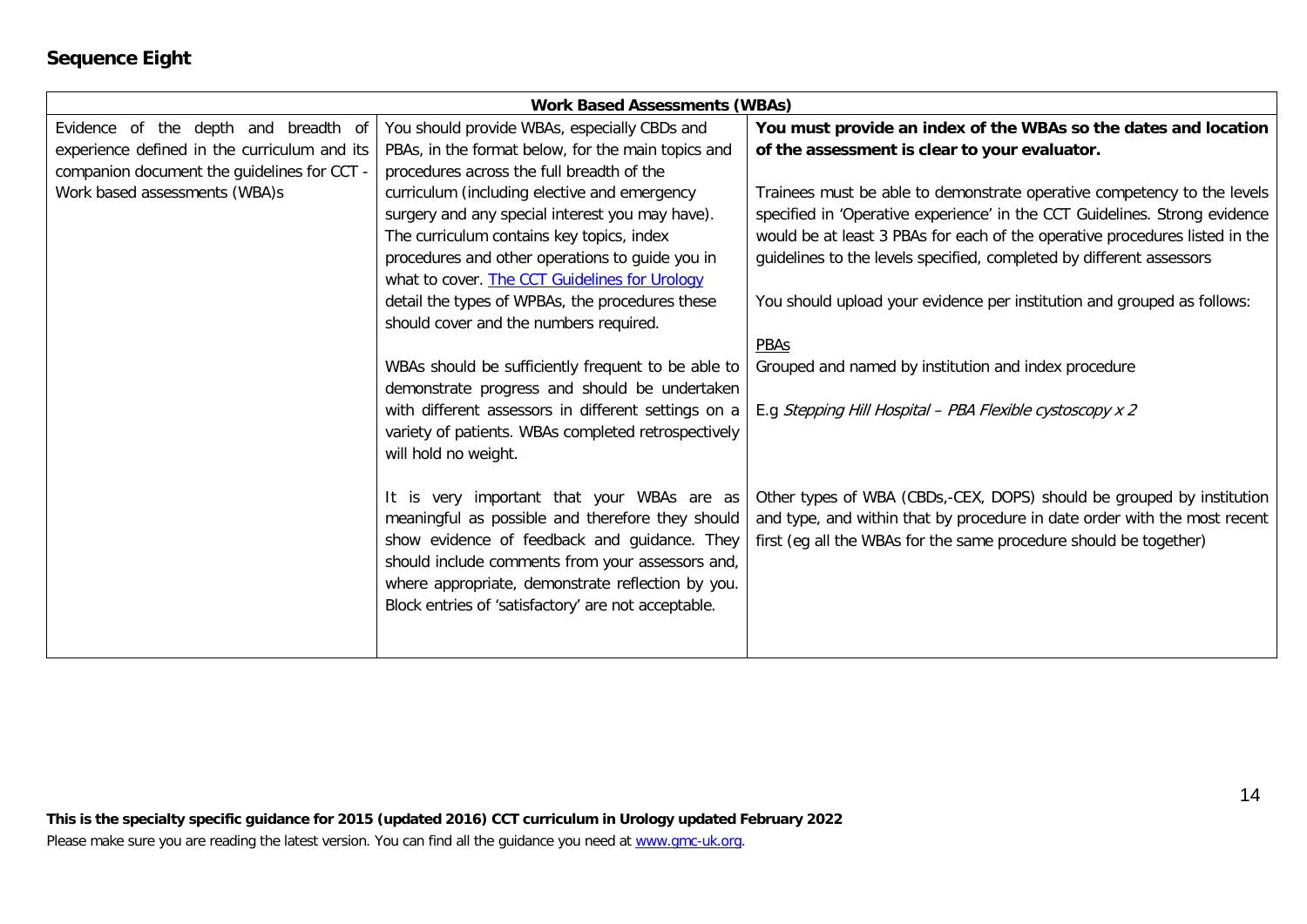### <span id="page-14-0"></span>**Sequence Nine**

|                                                  | <b>CPD</b>                                             |                                                                                      |
|--------------------------------------------------|--------------------------------------------------------|--------------------------------------------------------------------------------------|
| certificates,<br>certificates of<br>CPD record   | You should provide a variety of CPD to cover all       | Please upload all mandatory courses as follows:                                      |
| attendance, workshops and at local, national     | aspects of your work and to demonstrate the            |                                                                                      |
| and international meetings or conferences,       | breadth of your practice. Where you have               | Training the Trainer, Leadership, Management in the NHS <sup>1</sup> , Good Clinical |
| memberships of professional bodies and           | specialized, evidence of CPD records covering the      | Practice in Research and Research Methodologies in one document.                     |
| organisations                                    | other aspects of the relevant curriculum is important  |                                                                                      |
|                                                  | to demonstrate the maintenance of your skills.         | Speciality Specific courses in one document. The following BAUS-approved             |
| qualifications<br>Additional courses /           | Please provide details of the events you have          | additional courses are recommended for trainees (courses undertaken                  |
| attended<br>evidence<br>of<br>having<br>specific | attended describing the content. Support this with     | must meet curriculum requirements):                                                  |
| specific<br>qualifications as<br>courses/gained  | documentary evidence of your attendance (such as       | Urodynamics course<br>$\blacksquare$                                                 |
| defined in the curriculum                        | CPD certificates).                                     | Paediatric Urology course                                                            |
|                                                  | Courses as set out in the curriculum/Guidelines for    | Spinal injuries course                                                               |
|                                                  | CCT including                                          | <b>Emergency Urology course</b>                                                      |
|                                                  | Management in the NHS                                  |                                                                                      |
|                                                  | Leadership<br>Training the trainer                     | All other CPD activities should be uploaded as one document per year.                |
|                                                  | Good Clinical Practice in Research                     |                                                                                      |
|                                                  | Research Methodologies Methodologies                   |                                                                                      |
|                                                  | Specialty Specific Courses (The following<br>$\bullet$ |                                                                                      |
|                                                  | BAUS-approved additional courses are                   |                                                                                      |
|                                                  | recommended<br>for<br>trainees<br>(courses             |                                                                                      |
|                                                  | undertaken<br>curriculum<br>meet<br>must               |                                                                                      |
|                                                  | requirements):                                         |                                                                                      |
|                                                  | Urodynamics course<br>٠                                |                                                                                      |
|                                                  | Paediatric Urology course                              |                                                                                      |
|                                                  | Spinal injuries course                                 |                                                                                      |
|                                                  | Emergency Urology course)                              |                                                                                      |
|                                                  | Attendance at regional teaching sessions.              |                                                                                      |
|                                                  |                                                        |                                                                                      |

<sup>&</sup>lt;sup>1</sup> Courses on health service management and leadership. By health service management we mean management in the UK Health services. One course could satisfy the requirements for management and research provided the course gives evidence of both leadership and a specific understanding of management structures and challenges of the NHS. You should provide evidence of the course content.

**This is the specialty specific guidance for 2015 (updated 2016) CCT curriculum in Urology updated February 2022**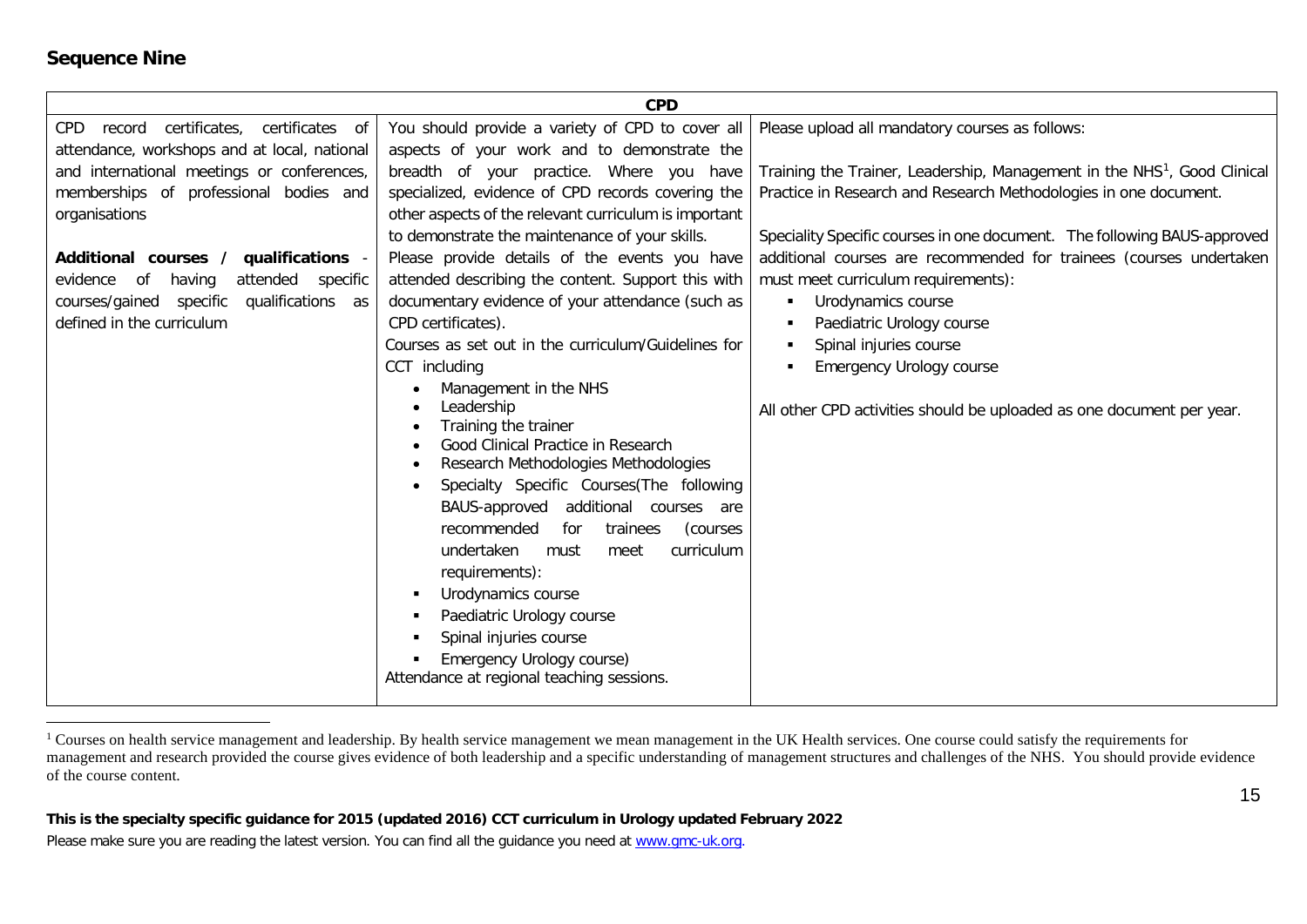|                                              | Attendance at regional/national simulation training<br>sessions encompassing technical and non-technical<br>skills acquisition is strongly recommended. |                                                                                                                          |
|----------------------------------------------|---------------------------------------------------------------------------------------------------------------------------------------------------------|--------------------------------------------------------------------------------------------------------------------------|
| Specialist conferences - evidence of having  |                                                                                                                                                         | Applicants should provide evidence of having 3 national or international meetings over the last 6 years (e.g. annual     |
| conferences and meetings as<br>attended      |                                                                                                                                                         | attended at least one national / international   meetings of specialty associations or major international equivalents). |
| defined in the curriculum appropriate to the | congress every two years.                                                                                                                               |                                                                                                                          |
| specialty                                    |                                                                                                                                                         | As evidence you should provide certificates of attendance                                                                |
|                                              |                                                                                                                                                         |                                                                                                                          |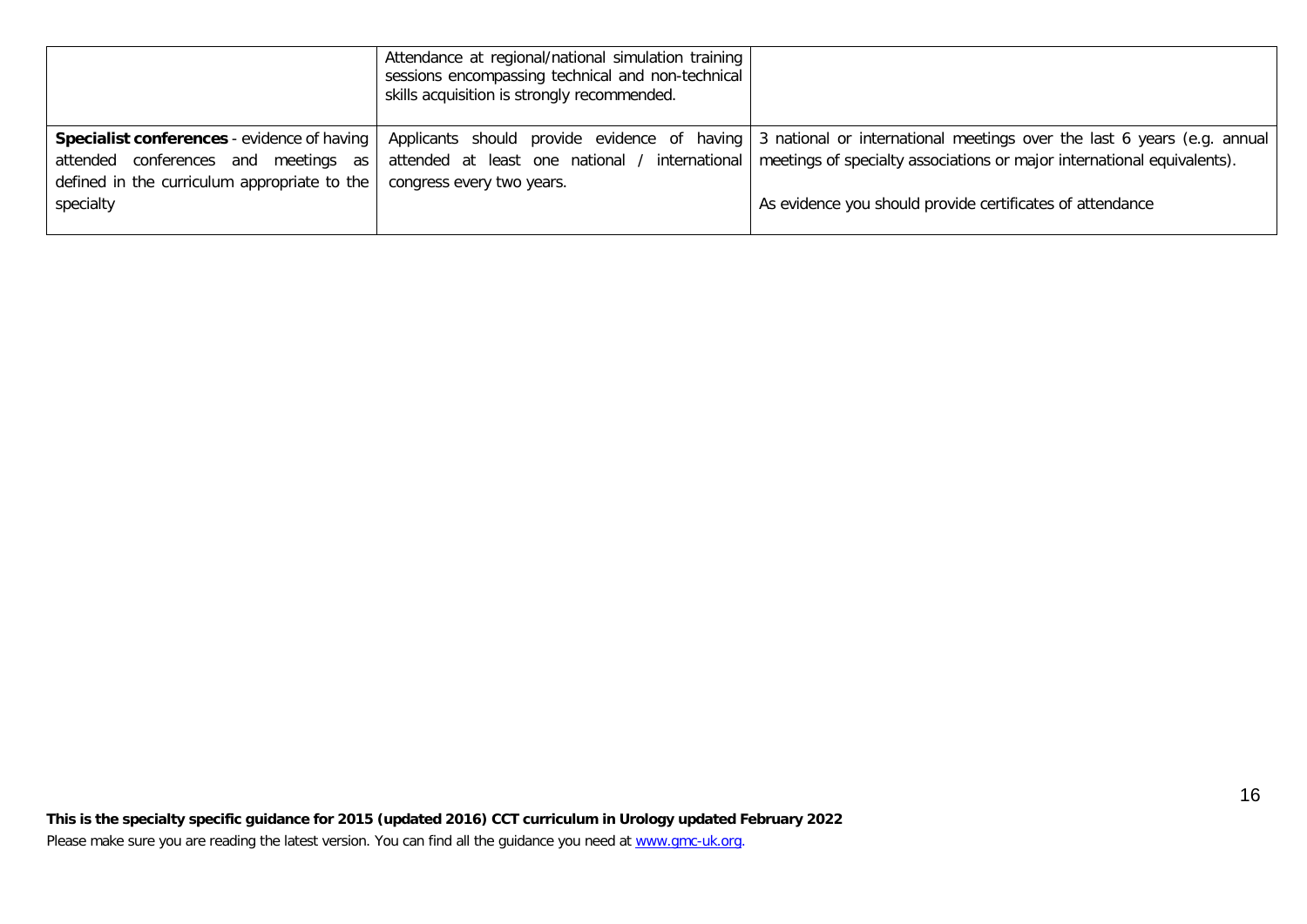# <span id="page-16-0"></span>**Sequence Ten**

|                                                    | Research                                            |                                                                                       |
|----------------------------------------------------|-----------------------------------------------------|---------------------------------------------------------------------------------------|
|                                                    | The Urology curriculum and CCT guidelines require   |                                                                                       |
|                                                    | that trainees must be able to demonstrate the       | <b>Publications</b>                                                                   |
|                                                    | following:-                                         | You should provide evidence of the whole paper.                                       |
|                                                    | A current Good Clinical Practice (GCP)<br>$\bullet$ | More weight is given where:                                                           |
|                                                    | certificate.                                        | • you are first-author                                                                |
|                                                    | Completion<br>of a course in research               | • the publication has a high impact factor                                            |
|                                                    | methodologies.                                      | You must not change the listing of the authors (the order in which the                |
|                                                    | One of the following:<br>$\bullet$                  | authors are listed).                                                                  |
|                                                    | Two publications as first author in                 |                                                                                       |
|                                                    | peer reviewed journals.                             | Individual papers should be uploaded with the following description:                  |
|                                                    | One publication and one systematic                  |                                                                                       |
|                                                    | review or meta-analysis, both as                    | Authorship - nature of the journal - publication date - paper description             |
| <b>Research</b> – Applicants must provide evidence | first author, published in peer                     | i.e abstract <sup>2</sup> or not. You should also include the PubMEd index reference. |
| of having met the relevant requirements of         | reviewed journals.                                  |                                                                                       |
| the curriculum                                     | The completion of one publication                   | E.g. $1^{st}$ author – International Journal of Surgery – Feb 2018 – abstract         |
|                                                    | as first author and two                             | You should upload your publications in reverse chronological order (most              |
|                                                    | collaborative papers in research,                   | recent first) and you should provide a list of your publications. Publications        |
|                                                    | published in peer reviewed                          | should also be listed in reverse chronological order in your CV.                      |
|                                                    | journals.                                           |                                                                                       |
|                                                    | One systematic review or meta-                      | <b>Presentations</b>                                                                  |
|                                                    | analysis as first author and two                    | You should upload all documents relating to one presentation together (e.g.           |
|                                                    | collaborative authorship papers,                    | Invitation to speak, event programme and copy of presentation) with a                 |
|                                                    | published in peer reviewed                          | clear description:                                                                    |
|                                                    | journals.                                           |                                                                                       |
|                                                    | The completion of two presentations                 | E.g Poster presentation -annual congress - 2019 - Main presenter                      |
|                                                    | (podium or poster), as first author, at             |                                                                                       |
|                                                    | regional or national meetings from work             |                                                                                       |
|                                                    | undertaken during the last 6 years                  |                                                                                       |

<sup>&</sup>lt;sup>2</sup> You should be providing the whole publication- an abstract does not provide enough information

**This is the specialty specific guidance for 2015 (updated 2016) CCT curriculum in Urology updated February 2022** Please make sure you are reading the latest version. You can find all the guidance you need at [www.gmc-uk.org.](http://www.gmc-uk.org/)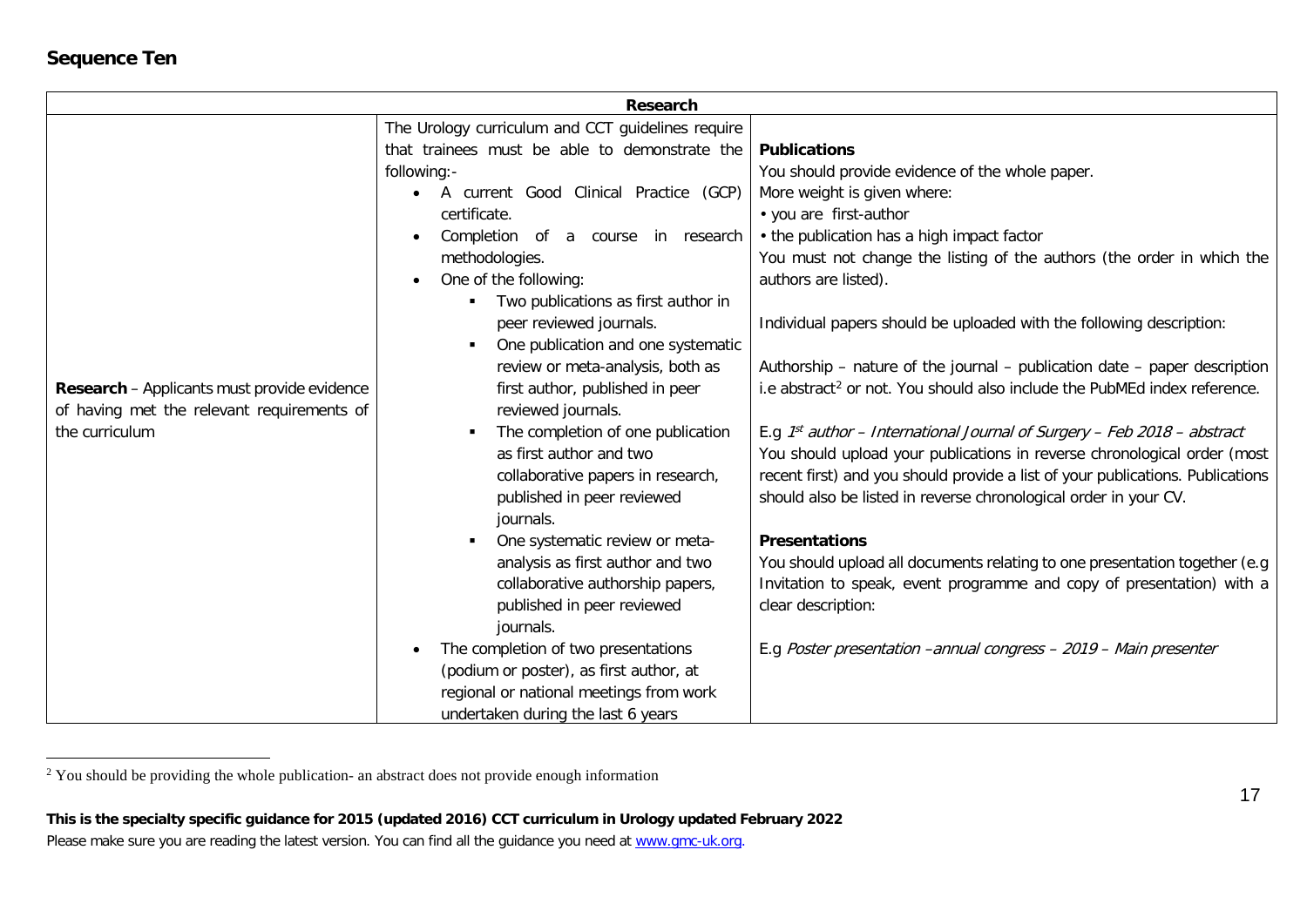| You should upload your evidence of presentations in reverse chronological<br>order (most recent first). Presentations should also be listed in reverse<br>chronological order in your CV. |
|-------------------------------------------------------------------------------------------------------------------------------------------------------------------------------------------|
| Note: where you have not provided evidence of success in an examination                                                                                                                   |
| that is a requirement of the CCT curriculum, evidence in this area,                                                                                                                       |
| particularly publications, may contribute to your demonstration of                                                                                                                        |
| equivalent knowledge.                                                                                                                                                                     |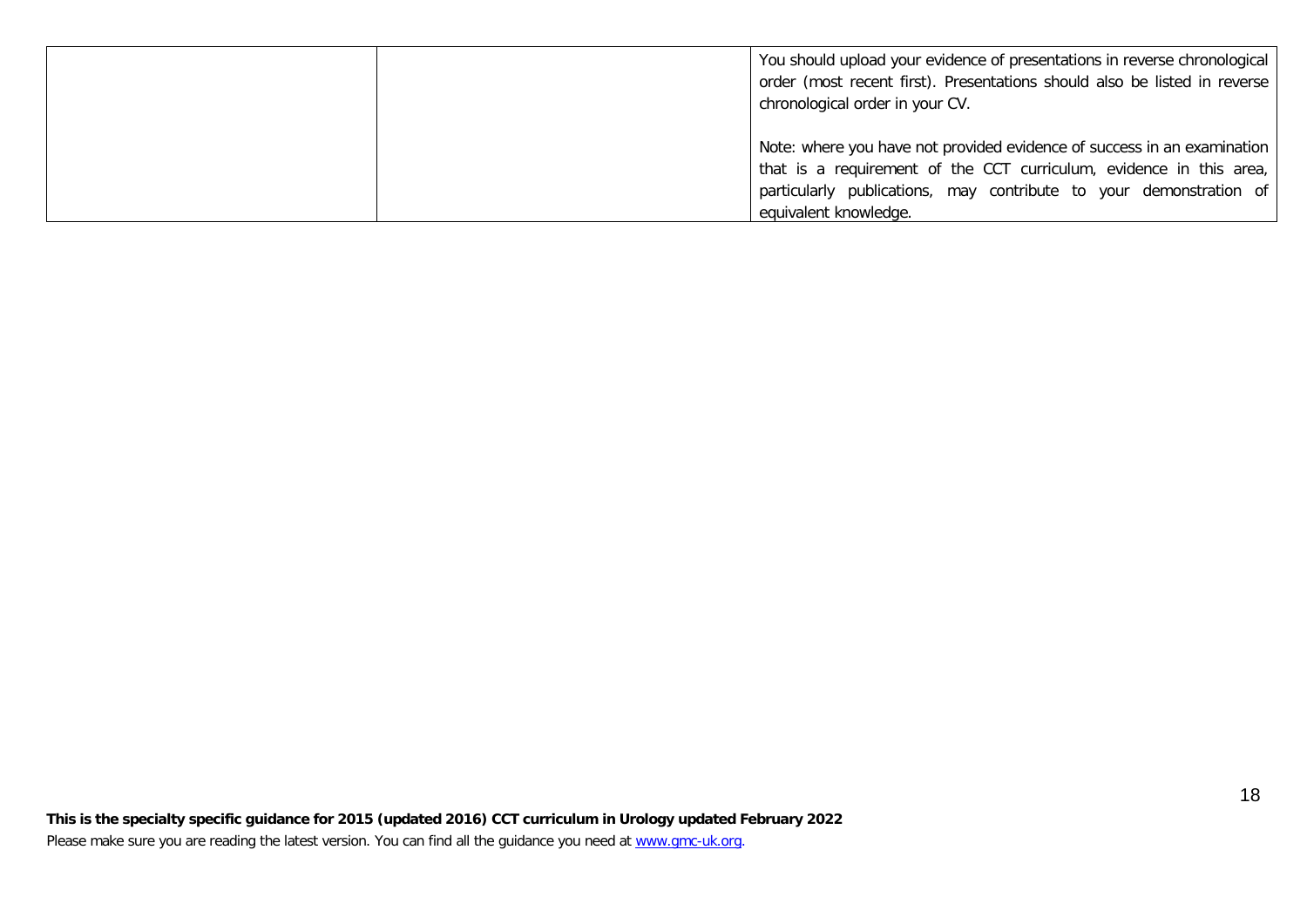| Teaching, Training, Assessing and Appraising                                                                                                                  |                                                                                                                                                                                                                                                                                                                                                                                                                                                                                                                                                                                                               |                                                                                                                    |
|---------------------------------------------------------------------------------------------------------------------------------------------------------------|---------------------------------------------------------------------------------------------------------------------------------------------------------------------------------------------------------------------------------------------------------------------------------------------------------------------------------------------------------------------------------------------------------------------------------------------------------------------------------------------------------------------------------------------------------------------------------------------------------------|--------------------------------------------------------------------------------------------------------------------|
|                                                                                                                                                               |                                                                                                                                                                                                                                                                                                                                                                                                                                                                                                                                                                                                               | Applicants must have attended a 'Training the   Please group and upload evidence by teaching activity with a clear |
|                                                                                                                                                               | Trainers' course, or equivalent during the last two                                                                                                                                                                                                                                                                                                                                                                                                                                                                                                                                                           | description:                                                                                                       |
|                                                                                                                                                               | years prior to your application.                                                                                                                                                                                                                                                                                                                                                                                                                                                                                                                                                                              |                                                                                                                    |
|                                                                                                                                                               |                                                                                                                                                                                                                                                                                                                                                                                                                                                                                                                                                                                                               | E.g Stepping Hill Hospital - Foundation doctor training - Presentation,                                            |
|                                                                                                                                                               | An equivalent course to Training the Trainers course                                                                                                                                                                                                                                                                                                                                                                                                                                                                                                                                                          | feedback and timetable - 2018                                                                                      |
|                                                                                                                                                               | would be one covering educational theory                                                                                                                                                                                                                                                                                                                                                                                                                                                                                                                                                                      |                                                                                                                    |
|                                                                                                                                                               | underpinning adult learning, application to surgery,                                                                                                                                                                                                                                                                                                                                                                                                                                                                                                                                                          |                                                                                                                    |
|                                                                                                                                                               | teaching methods, assessment principles.                                                                                                                                                                                                                                                                                                                                                                                                                                                                                                                                                                      |                                                                                                                    |
| Medical Education and training - evidence<br>of an understanding of, and participation in,<br>medical education and training as defined in<br>the curriculum. | You must provide:<br>Training the trainers course or equivalent<br>(Please submit this with your mandatory<br>courses under CPD)<br>A variety of written structured feedback from<br>those taught (ie from different sessions,<br>mixture of individual / course feedback)<br>3 examples of Teaching timetables showing the<br>frequency of teaching<br>3 examples of lecture slides<br>Evidence of carrying out assessment and<br>appraisal of junior colleagues-this could include<br>assessing WBAS, taking part in appointment.<br>You may also wish to provide the WBA Observation<br>of Teaching (OoT). |                                                                                                                    |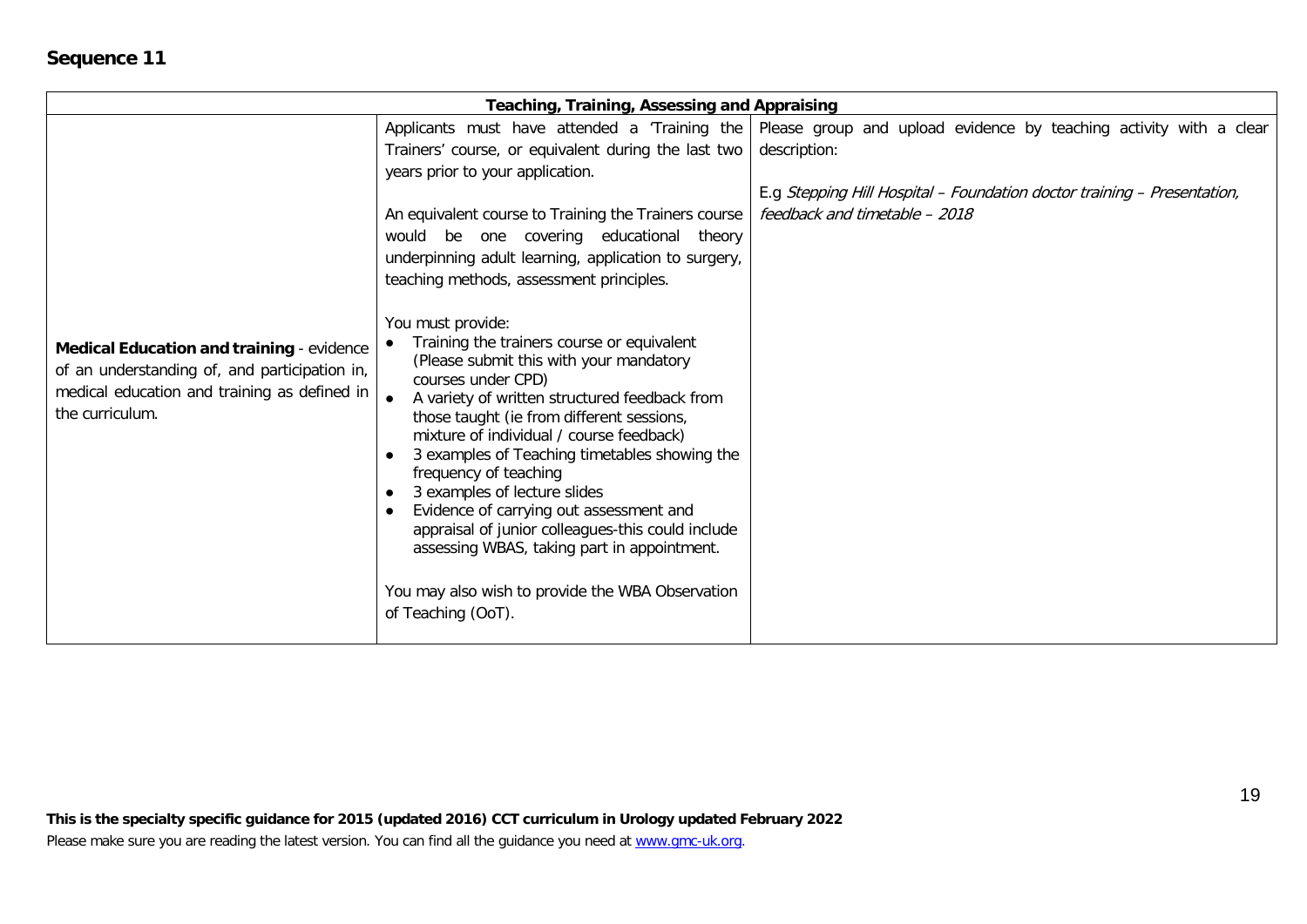# Domain 2 – Safety and Quality

# **Sequence 12**

| You must provide evidence of three audits, one of<br>which must be a complete cycle, and one quality<br>description:                                                                                                                                                                                                                                                                                                                                                                                                                                                                                                                                                                                                                                                                                                               | Please group and upload evidence by audit activity with a clear                                                                                                                                                        |
|------------------------------------------------------------------------------------------------------------------------------------------------------------------------------------------------------------------------------------------------------------------------------------------------------------------------------------------------------------------------------------------------------------------------------------------------------------------------------------------------------------------------------------------------------------------------------------------------------------------------------------------------------------------------------------------------------------------------------------------------------------------------------------------------------------------------------------|------------------------------------------------------------------------------------------------------------------------------------------------------------------------------------------------------------------------|
| improvement project, performed during the six years<br>preceding this application.<br>lead<br>Evidence to submit in this section could include:<br>Presentation slides<br>$\bullet$<br>Presentations of audit work<br>٠<br>A publication coming out of audit may<br>Quality Improvement - evidence of an<br>provide evidence - but only if it shows the<br>understanding of, and participation in, audit or<br>applicant's role in the audit clearly<br>service improvement as defined in the<br>Audit reports<br>$\bullet$<br>curriculum<br>Guidelines produced to reflect lessons<br>learned within audit<br>Notes from self-reflective diaries<br>$\bullet$<br>Your evidence must show your role in the audit in a<br>clear way<br>You may wish to supplement your evidence with the<br>following<br>Assessment of Audit (AoA). | E.g Stepping Hill - Audit and re-audit of xxxxx clinic - 2016-2017 - audit<br>You should provide your audits in reverse chronological order<br>Audits should also be listed in reverse chronological order in your CV. |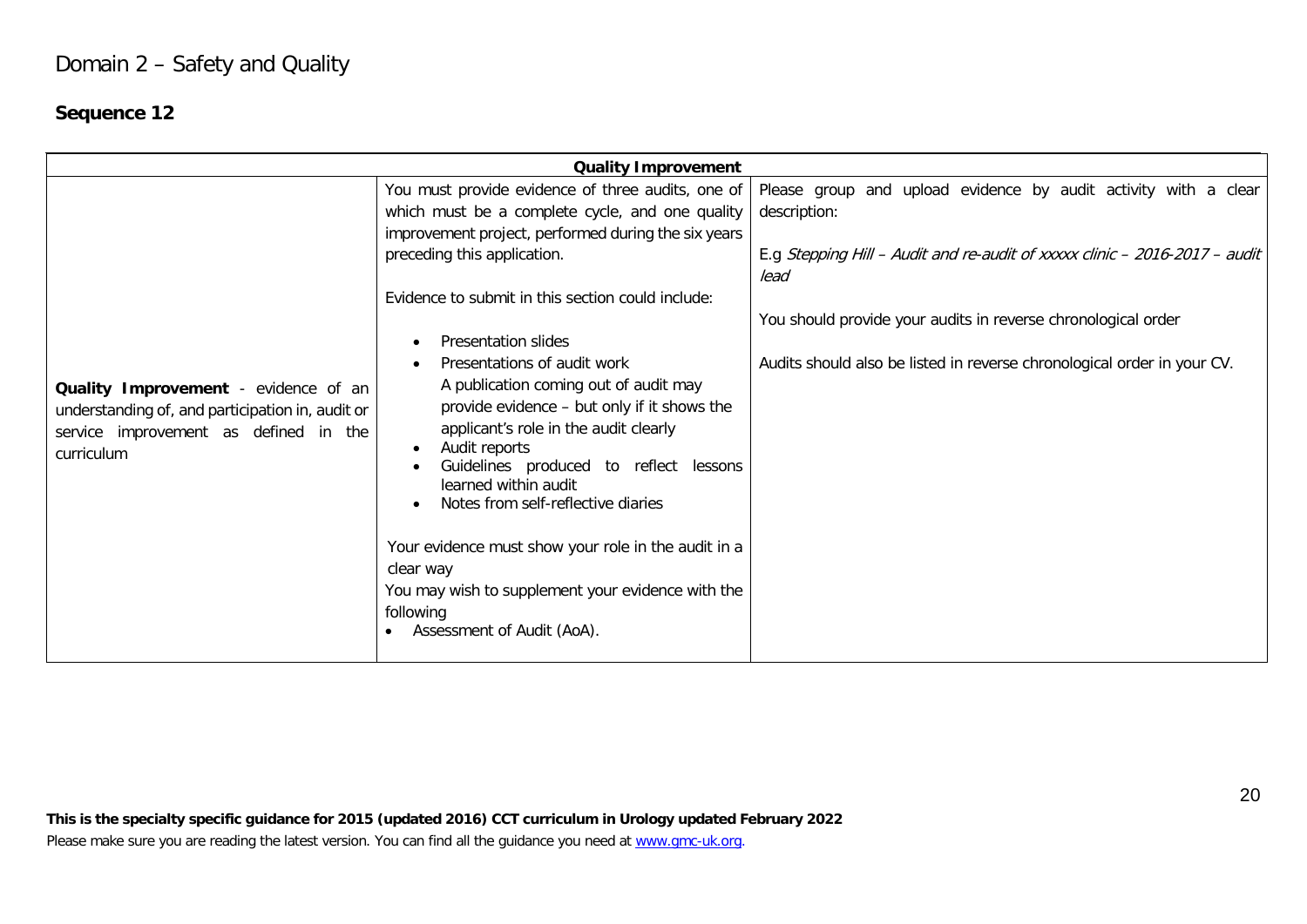| <b>Management and Leadership</b>                                                                                                                                                                             |                                                                                                                                                                                                                                                                                                                                        |                                                                                                                                                                                                                                                                                                                                                                                                                                                                                                                                                                                                                                                                                                                                                                                                                                                                                                                                                                                                                                                                                                                                                                                 |
|--------------------------------------------------------------------------------------------------------------------------------------------------------------------------------------------------------------|----------------------------------------------------------------------------------------------------------------------------------------------------------------------------------------------------------------------------------------------------------------------------------------------------------------------------------------|---------------------------------------------------------------------------------------------------------------------------------------------------------------------------------------------------------------------------------------------------------------------------------------------------------------------------------------------------------------------------------------------------------------------------------------------------------------------------------------------------------------------------------------------------------------------------------------------------------------------------------------------------------------------------------------------------------------------------------------------------------------------------------------------------------------------------------------------------------------------------------------------------------------------------------------------------------------------------------------------------------------------------------------------------------------------------------------------------------------------------------------------------------------------------------|
| leadership and<br>Management and leadership - evidence of   •<br>an understanding of management structures<br>administration,<br>and challenges of the health service in the<br>training jurisdiction<br>and | Applicants must have completed<br>a course on health service management and<br>provide evidence of having taken part in a<br>management related activity e.g.<br>rota<br>trainee<br>representative,<br>membership of working party etc. or of having<br>shadowed a management role within the trust<br>Provide evidence of leadership. | Course on health service management and leadership. By health<br>service management we mean management in the UK Health<br>services. One course could satisfy the requirements for<br>management and leadership provided the course gives evidence of<br>both leadership and specific management in the UK health<br>services. You should provide evidence of the course content. -<br>This evidence should be submitted in mandatory courses under<br>CPD.<br>provide evidence of having taken part in a management related<br>activity e.g. rota administration, trainee representative,<br>membership of working party etc. or of having shadowed a<br>management role within the trust - this can be grouped by<br>institution<br>Provide evidence of being a positive role-model & leader eg.<br>initiating or leading on projects, chairing meetings - this can be<br>grouped by institution<br>Reflection on management and leadership activities-see GMC<br>Guidance.<br>The Academy and COPMeD Reflective Practice Toolkit gives advice about<br>reflection<br>https://www.jcst.org/-/media/files/jcst/key-documents/reflective-practice-<br>-toolkit-aomrc-copmed.pdf |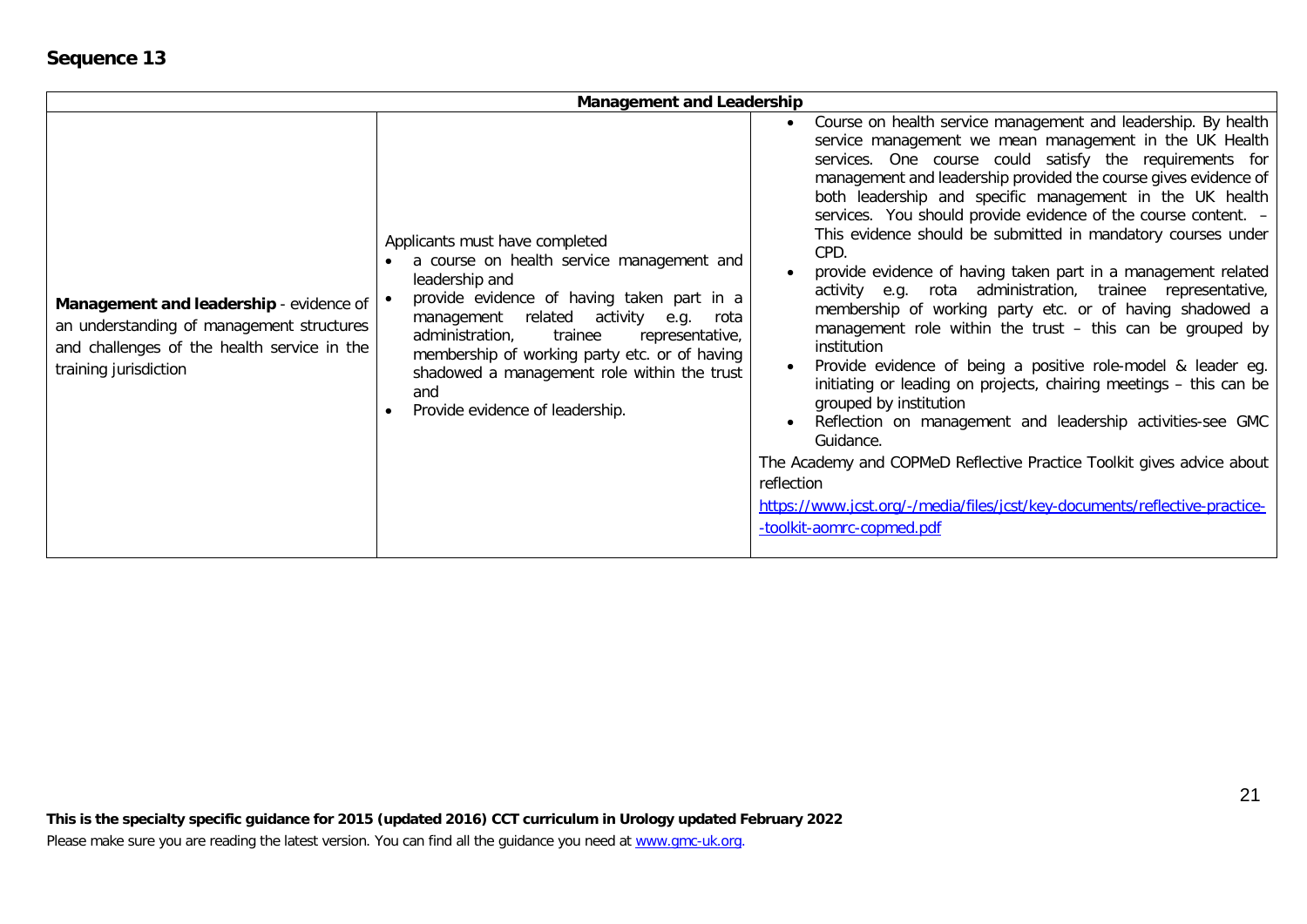| quence 1- |  |
|-----------|--|
|           |  |

|                                    | Service improvement and governance                                                                                                                                                                                 |                                                                                                                                                                                                                                                                                                                                                                                                                                                                                                                                                                                                                                                                                                                                                                                                                                                                           |
|------------------------------------|--------------------------------------------------------------------------------------------------------------------------------------------------------------------------------------------------------------------|---------------------------------------------------------------------------------------------------------------------------------------------------------------------------------------------------------------------------------------------------------------------------------------------------------------------------------------------------------------------------------------------------------------------------------------------------------------------------------------------------------------------------------------------------------------------------------------------------------------------------------------------------------------------------------------------------------------------------------------------------------------------------------------------------------------------------------------------------------------------------|
| Service improvement and governance | Trainees should have attended courses on health<br>service management and leadership during training<br>and demonstrate exposure to management issues,<br>contract issues, rotas and budgeting for a<br>department | You should provide evidence of<br>Participation in service improvement meetings, multi-disciplinary team<br>meetings (MDTs), clinical governance meetings. The evidence should<br>show the role you played in these meetings; examples of evidence<br>could be meeting invitations, agendas, minutes.<br>• attendance at Clinical Governance courses (this could be covered by the<br>management in the NHS course described in sequence 9 -CPD;<br>Knowledge of governance in the UK Health Services.<br>• budgetary activities<br>• organisation of rotas and work schedules<br>• acting as a trainee representative<br>• Membership of working party.<br>Evidence in this section can be grouped by institution.<br>It is very important that you provide evidence which shows your<br>involvement in governance and service improvement and makes<br>your role clear. |

# Seq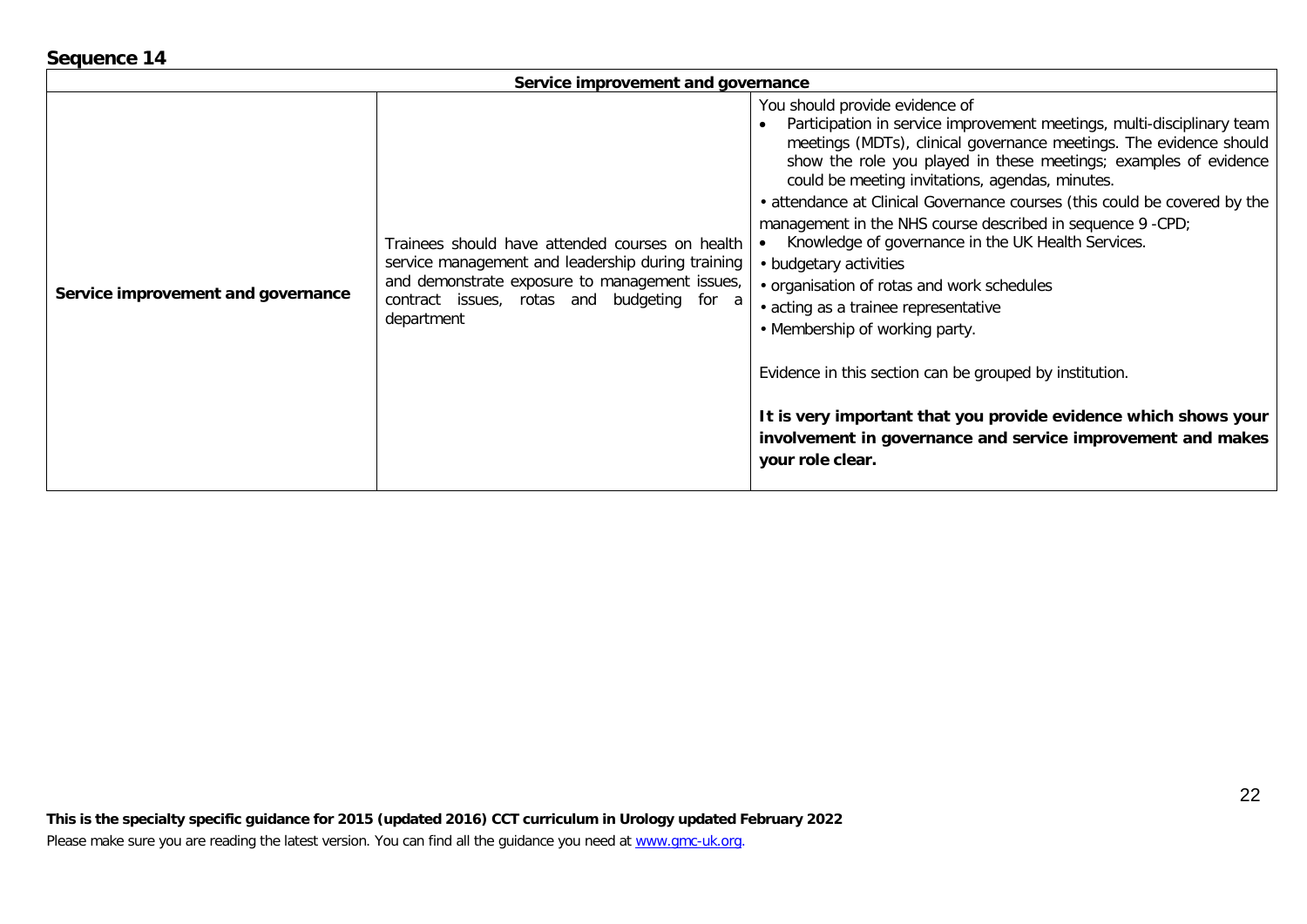| Taking part in appraisal         |                                                                                                         |                                                                                |  |
|----------------------------------|---------------------------------------------------------------------------------------------------------|--------------------------------------------------------------------------------|--|
|                                  |                                                                                                         | At least 3 recent (within the last 5 years) cycles of appraisal to include the |  |
|                                  | You should submit evidence of recent appraisals -                                                       | PDP including most recent. Please group appraisal chronologically and by       |  |
| <b>Appraisal and PDP and MSF</b> | you need to show that your practice is examined and   institution                                       |                                                                                |  |
|                                  | that you use this as a tool for continuous                                                              |                                                                                |  |
|                                  | development. The appraisals should also include a $\vert$ At least one MSF from within the last 5 years |                                                                                |  |
|                                  | personal development plan (PDP). You should also                                                        |                                                                                |  |
|                                  | provide satisfactory MSF & 360 feedback                                                                 | 360 feedback                                                                   |  |
|                                  |                                                                                                         |                                                                                |  |

# **Sequence 16**

| Monitoring risks to safety  |                                                                                                          |                                                                                                                                                                                                                                                                                                                                                                                                                                                                                                                                                   |  |
|-----------------------------|----------------------------------------------------------------------------------------------------------|---------------------------------------------------------------------------------------------------------------------------------------------------------------------------------------------------------------------------------------------------------------------------------------------------------------------------------------------------------------------------------------------------------------------------------------------------------------------------------------------------------------------------------------------------|--|
|                             |                                                                                                          |                                                                                                                                                                                                                                                                                                                                                                                                                                                                                                                                                   |  |
| <b>Health and safety</b>    | You need to provide evidence to show that you are<br>aware of and follow Health and Safety requirements. | Please provide evidence of attendance at /taking part in online appropriate<br>courses (e.g. infection control, safeguarding vulnerable adults,<br>safeguarding vulnerable children) - a copy of the Trust mandatory training<br>record showing relevant courses may suffice<br>The following may also provide evidence:<br>• involvement in infection control (e.g. membership of committees)<br>• audit on infections and subsequent changes in activity<br>• creating guidance to protect patient safety and putting that guidance in<br>place |  |
| <b>Own Health</b>           |                                                                                                          |                                                                                                                                                                                                                                                                                                                                                                                                                                                                                                                                                   |  |
| Evidence of your own health | Evidence of your own health                                                                              | Please provide evidence of your own health:<br>• immunisation records<br>• health records.                                                                                                                                                                                                                                                                                                                                                                                                                                                        |  |

# **This is the specialty specific guidance for 2015 (updated 2016) CCT curriculum in Urology updated February 2022**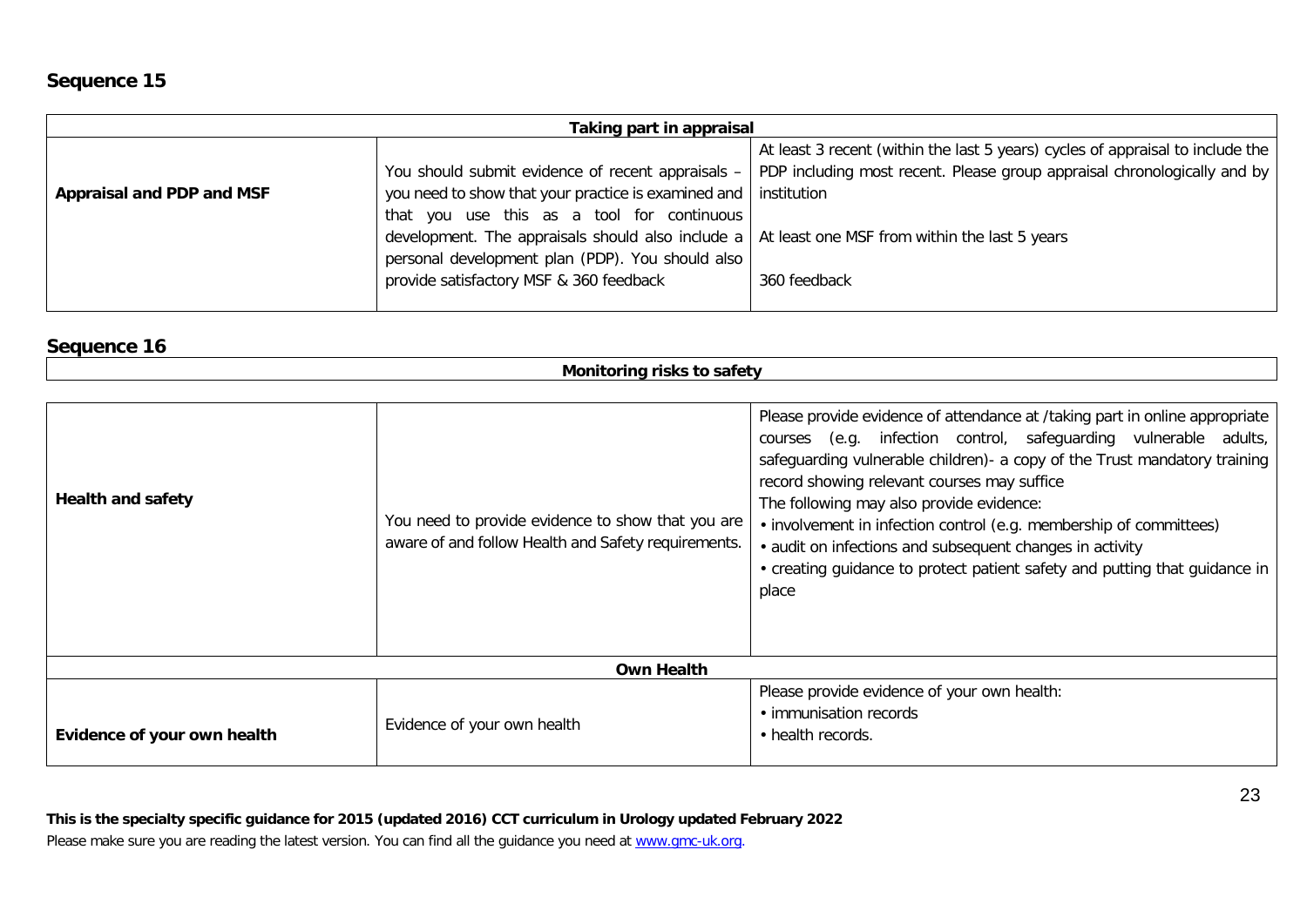|                                                                                                                                                                                                                                                                                                                                                            | Evidence in this section can include:                                                                                                                                                                                                                                                                                                                                                                                                                                                                                                                                                                                                                                                                                                                                                                    |                                                                                                                                                                                                                                                                                                                                                                                         |
|------------------------------------------------------------------------------------------------------------------------------------------------------------------------------------------------------------------------------------------------------------------------------------------------------------------------------------------------------------|----------------------------------------------------------------------------------------------------------------------------------------------------------------------------------------------------------------------------------------------------------------------------------------------------------------------------------------------------------------------------------------------------------------------------------------------------------------------------------------------------------------------------------------------------------------------------------------------------------------------------------------------------------------------------------------------------------------------------------------------------------------------------------------------------------|-----------------------------------------------------------------------------------------------------------------------------------------------------------------------------------------------------------------------------------------------------------------------------------------------------------------------------------------------------------------------------------------|
| Evidence that you can communicate<br>effectively with patients and build<br>effective relationships with patients and<br>families.<br>Evidence that you can build partnerships<br>and work well in a team with colleagues<br>in both clinical and management<br>situations.<br>Evidence of partnerships with patients<br>and evidence of obtaining consent | Evidence of relevant courses in particular<br>$\bullet$<br>patient confidentiality; data<br>consent.<br>protection and information governance;<br>equality and diversity<br>Referral letters to colleagues - no more than<br>2 or 3 are required<br>Discharge summaries<br>$\bullet$<br>Communications with patients<br>٠<br>Communications with colleagues<br>$\bullet$<br>Correspondence<br>with<br>colleagues<br>collaboration<br>demonstrating<br>over<br>management of<br>patient<br>care<br>across<br>multidisciplinary teams<br>Examples of complaints handling<br>$\bullet$<br>Evidence of reflection-reflective notes and<br>$\bullet$<br>Academy and COPMeD<br>The<br>diaries.<br>Reflective Practice Toolkit gives advice about<br>reflection<br>https://www.jcst.org/-/media/files/jcst/key- | Evidence in this section may relate to several descriptors and you do not<br>need to provide it more than once. If you have already provided the<br>evidence please note in the 'Details of what I'm providing' part of your<br>application you are cross-referencing<br>Please group evidence by institution and type in this section:<br>E.g Stepping Hill Hospital- Referral letters |
|                                                                                                                                                                                                                                                                                                                                                            | documents/reflective-practice--toolkit-aomrc-                                                                                                                                                                                                                                                                                                                                                                                                                                                                                                                                                                                                                                                                                                                                                            |                                                                                                                                                                                                                                                                                                                                                                                         |
|                                                                                                                                                                                                                                                                                                                                                            | copmed.pdf                                                                                                                                                                                                                                                                                                                                                                                                                                                                                                                                                                                                                                                                                                                                                                                               |                                                                                                                                                                                                                                                                                                                                                                                         |
|                                                                                                                                                                                                                                                                                                                                                            | Structured<br>testimonials<br>reports,<br>and<br>recommendations will also be considered<br>when                                                                                                                                                                                                                                                                                                                                                                                                                                                                                                                                                                                                                                                                                                         |                                                                                                                                                                                                                                                                                                                                                                                         |
|                                                                                                                                                                                                                                                                                                                                                            | assessing this area of your application.                                                                                                                                                                                                                                                                                                                                                                                                                                                                                                                                                                                                                                                                                                                                                                 |                                                                                                                                                                                                                                                                                                                                                                                         |